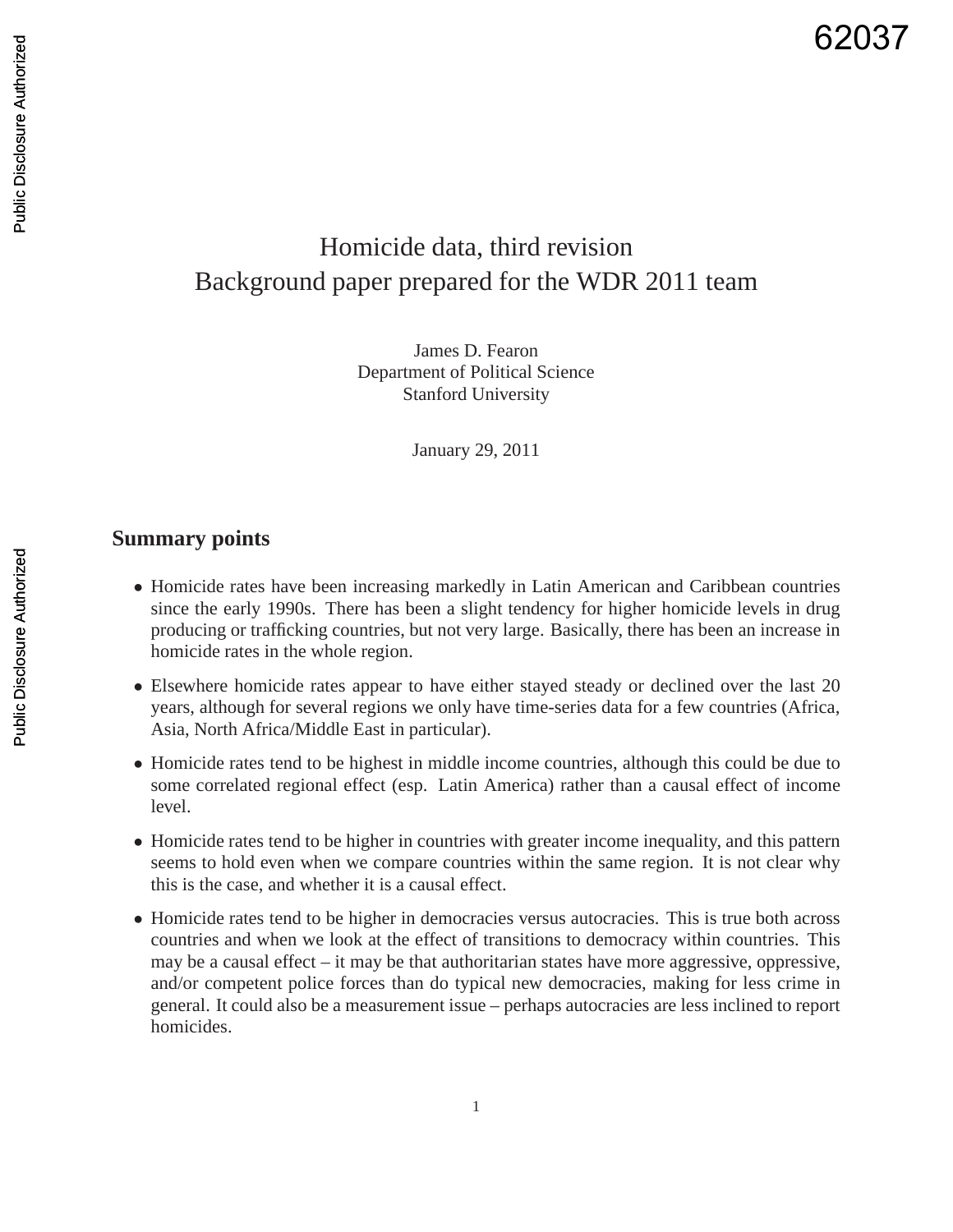- Higher economic growth rates predict lower homicide rates, even comparing periods within countries.
- Most of the correlates of civil war/conflict onset do not predict higher homicide rates. Higher income works the same way for both; richer countries have lower conflict risk and lower homicides. Democracy is essentially unrelated to conflict risk (controlling for income level), but associates with higher homicide rates.
- Measures of better governance in 1996 and 1998 are associated with lower homicide rates in the period 2000-2005. This relationship appears even when we control for income in 2000- 2005. Interestingly, it *only* appears if we also control for degree of democracy, because it turns out that democracy is correlated with better governance but also with more homicides. Thus, comparing countries at similar levels of income and democracy, the ones judged to be better governed in terms of corruption, "government effectiveness," regulatory quality, and (perhaps not surprisingly) "rule of law" in the late 1990s had lower homicide rates in 2000-2005.

## **1 Introduction**

This brief paper summarizes results from an analysis of the WDR Homicide dataset (February 24, 2010), which is based primarily on estimates from the UNODC, with some changes or additions from national sources and the  $WHO<sup>1</sup>$ 

The main findings have already been summarized above, so I will use the introduction to stress some concerns about the data and interpretation of the results.

Although homicide rates appear to be the most reliable cross-national measure of crime, the best estimates we have are still probably much less reliable than parallel measures we have for presence and scale of civil conflict involving organized armed groups. This is so for two main reasons. First, the data are collected and reported by country agencies (police, usually), and procedures, definitions, and competence can vary greatly across countries and over time within them. Looking at the time series for particular countries suggests in many cases that large changes must be due to changed procedures or data collection policies, rather than changes in actual homicide rates.

Second, there is a great deal of missing data. About 62% of all country years since 1960 have no homicide rate estimate, and about 47% of all country years since 1990. And of course, the data is not "missing at random" at all. Coverage is particular poor for lower income countries as indicated by Table 1, which shows the number of countries with homicide estimates, by region, for

<sup>1</sup>A comparison with the data used by Eric Neumayer in his 2003 *Journal of Peace Research* article shows a strong positive correlation. Neumayer says that his data are primarily based on the WHO numbers, which he says are "widely regarded as the most reliable."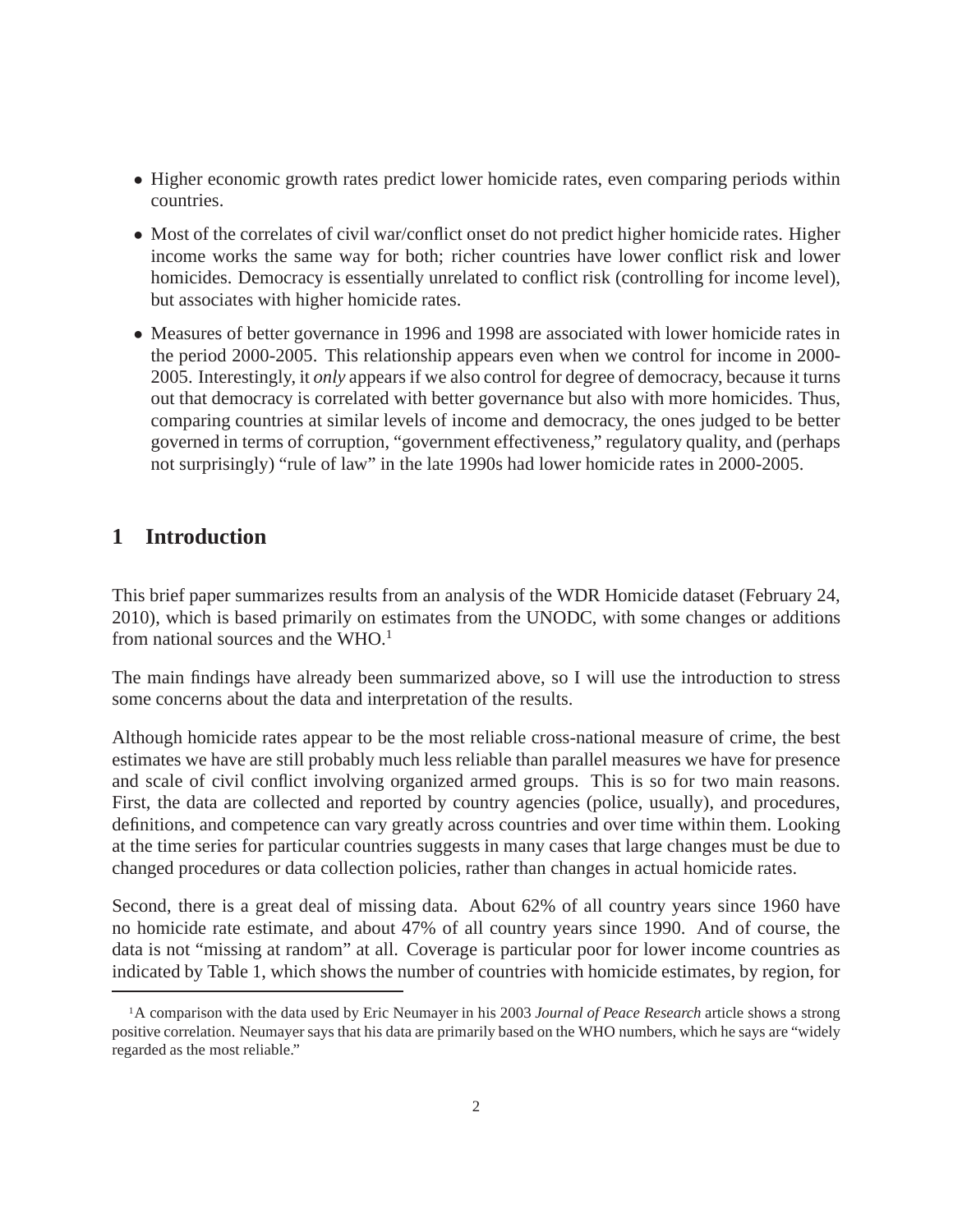the year with the largest number of observations (2005). Notice that we have data for only 14 of 48 subSaharan Africa countries even in the best year, and for only 16 of 37 countries in Asia.

Table 1: # countries with/without homicide data in 2005, by region Asia EEur LA/Ca NA/ME SSA West with data 16 27 30 14 13 25 no data 21 0 3 6 35 2 # countries 37 27 33 20 48 27

It is entirely possible, even likely, that results for "global" models run below would be change if we had data for more of these missing Africa and Asian low income countries. As it is, it should be kept in mind that the global sample effectively overweights Western, Eastern European/FSU, and Latin American countries.

## **2 Some descriptive statistics**

The data set has  $3,288$  homicide rate observations for 165 independent countries<sup>2</sup> between 1960 and 2009, which is an average of about 20 per country. Only four or five countries have observations in the 1960s; 50-70 do in the period from 1970-1989; and 110-120 or observations per year from 1990 to about 2005 (after that, many fewer).

Homicide rate is highly left-skewed across countries. The mean for all countries and years in the data 7.46 homicides per 100,000 deaths, while the median is 3.32. Three small countries reported zero homicides in 2005 and/or 2006 – Liechtenstein, Malta, and Brunei – while Jamaica 1982 has the highest reported rate, at 97.2. Morocco 1972 is very close with 96.11, and in more recent years Swaziland had estimated rates around 90 for 1998-2000.

Most of the variation in homicide rates is across countries rather than within countries over time. Indeed 72% of the total variation is across countries. This means that there is no great loss in treating the data as purely cross-sectional by taking averages over a period of years for each country, and there are gains in reducing the impact of year-to-year measurement error. Farther below, however, I will also consider what can be learned from a panel version of the data (looking at changes over time within countries).

There are striking differences across regions in homicide rates, as the following table shows. Latin America and subSaharan Africa record much higher rates than the rest of the world. Overall, about 50% of cross-national variation in the log of homicide rates in the period considered in the table

<sup>2</sup>There are 20 or so micro-states or non-independent entities with some homicide data. I am dropping these in the analysis here. I doubt this make much difference to anything.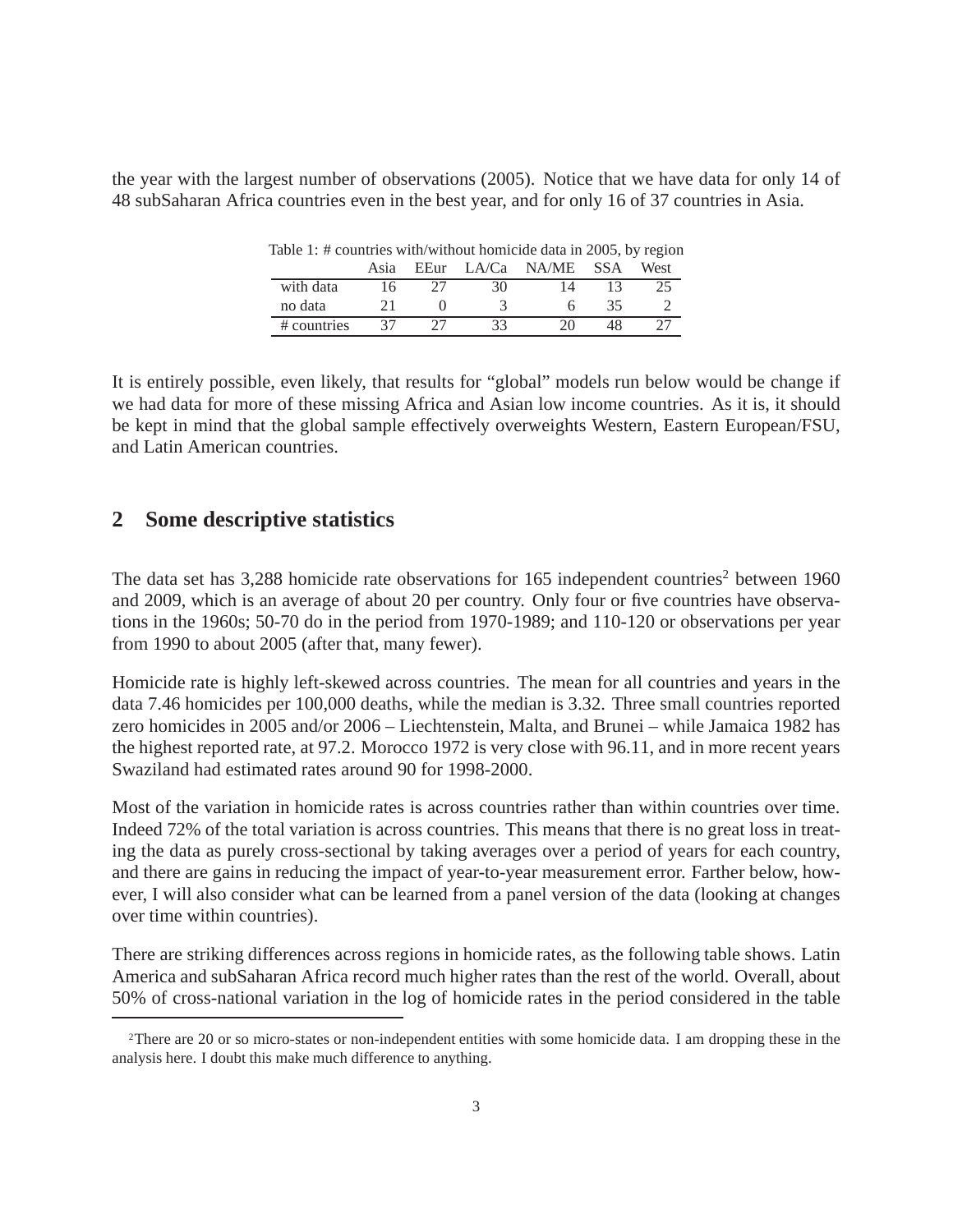(200-2005) is "accounted for" by region! (The log of the homicide rate is approximately normally distributed in these data, and almost all of the regression models considered below fit better when the dependent variable is log of homicide rate. So this is what I will mainly be considering in the statistical models.)

|                          | Average |       | Median $\#$ countries w/ data |
|--------------------------|---------|-------|-------------------------------|
| Latin America/Caribbean  | 17.47   | 13.01 | 33                            |
| SubSaharan Africa        | 10.53   | 5.22  | 21                            |
| FSU/E. Europe            | 5.39    | 3.29  | 27                            |
| Asia                     | 3.63    | 2.24  | 21                            |
| North Africa/Middle East | 1.80    | 1.22  | 18                            |
| West                     | 1.65    | 1.34  | 25                            |
| World                    | 7 54    | 3.13  | 145                           |

Table 2: Homicides per year per 100,000 population, 2000-2005

#### **3 Trends in homicide**

What about trends over time? A significant problem with using these data for trying to identify trends over time around the world, or within regions, is that the set of countries with estimates changes from year to year. This means that if we compute averages for all countries with data year by year, then changes in a trend line may be due to changing average rates, *or* it could be due to different countries are coming in and out of the sample year by year.

The set of countries with data is moderately stable from 1990 to 2005. Figure 1 below shows average homicides by region and for the world for this period, using the 96 countries that had at least some homicide estimates for each of the four five-year periods (1990-94, 1995-99, 2000-04, 2005-09). Note, then, that these are average rates for each country for each five-year period, then averaged for each country in the region.

Coverage varies a lot from region to region, which should be kept in mind – the averages for Asia (eight countries with data in all four periods), North Africa/Middle East (four countries), and subSaharan Africa (seven countries) may not accurately reflect the trends for the whole region.<sup>3</sup> The averages for the Western countries (23 countries with continuous data), FSU/Eastern Europe (25), and Latin America (29) have much better coverage and so are probably more indicative.

Things to note about trends, using these data:

<sup>3</sup>The Asia countries in the sample are South Korea, Japan, India, Sri Lanka, Thailand, Malaysia, Singapore, and Philippines. North Africa/Middle East: Cyprus, Turkey, Israel, Qatar. SubSaharan Africa: Ghana, Nigeria, Kenya, South Africa, Swaziland, Mauritius, and Seychelles.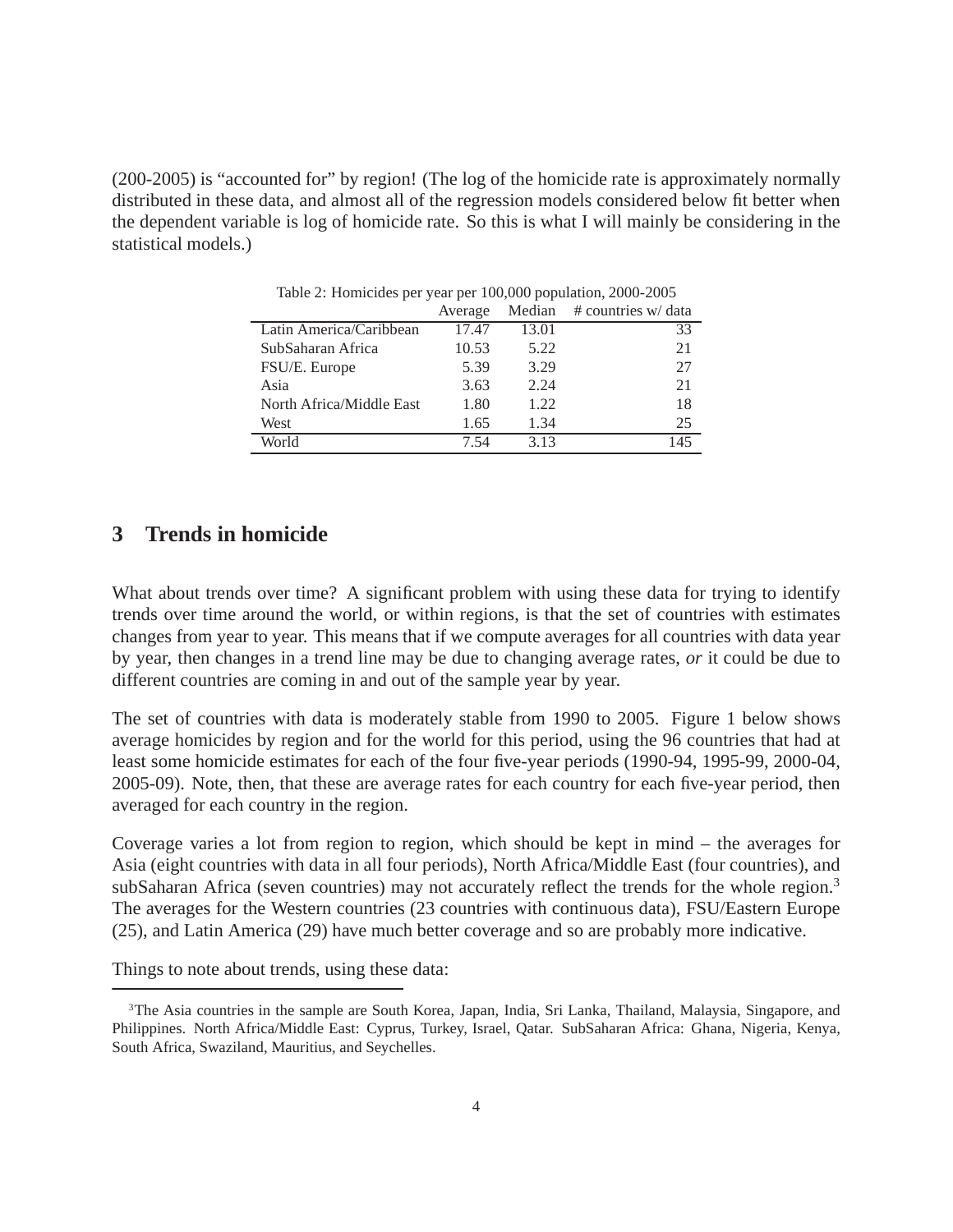- The estimated rate of homicides at the level of the whole world (or these 96 countries), shows no change at all over this period (1990-2007 or so).
- However, at the level of regions, we see that this "no change" is actually an average of (a) gradual decline in homicide rates in all parts of the world except Latin America and the Caribbean, and (b) a striking upward trend in homicides in Latin America, which went from about 12.6 per 100,000 in the early 1990s to almost 20 per 100,000 in recent years. Since we have continuous data on 29 out of 33 Latin American and Caribbean countries, this is probably a good reflection of the trend in the whole region.
- SubSaharan Africa shows a striking increase in 1995-99, and then a decline, but this should be taken with a grain of salt because we have data for only 7 countries here.

Because the data coverage is good and because the striking upward trend is in Latin America/Caribbean, I also include in Figure 2 a plot of the rates for each country in that region. Countries that show increases in homicide rates in this period include Jamaica, Belize, Honduras, El Salvador, Trinidad, and Columbia (very large increases), and Guyana, Paraguay, Guatemala, Brazil (smaller increases). Few countries show significant declines.

It is interesting that Mexico's data shows no significant increase (in fact a slight decline), despite reports of very large amounts of killing linked to drug trafficking in the last 10 years.

There is little indication that the Latin America countries that have seen the largest increases in homicide rates are also those most affected by the drug trade. Figure 6 plots the homicide rates for countries in this region (and the Caribbean) divided by whether they are listed in the U.S. State Department's 2009 classification of having significant drug production or trafficking. The mean values are also shown in the figure. Although the mean is somewhat higher for countries afflicted with significant drug production or trafficking problems (by this measure anyway), the difference is not statistically significant.

# **4 Correlates of homicide**

Table 3 below shows a set of regressions where the dependent variable is the log of average homicide rate by country for 2000-2005.

The main points to be noted are:

1. Lower middle income countries tend to have the highest homicide rates. Above about \$4,300 (in 2005 dollars), higher per capita income associates with lower homicide rates. Below this level, lower per capita income associates with lower homicide rates.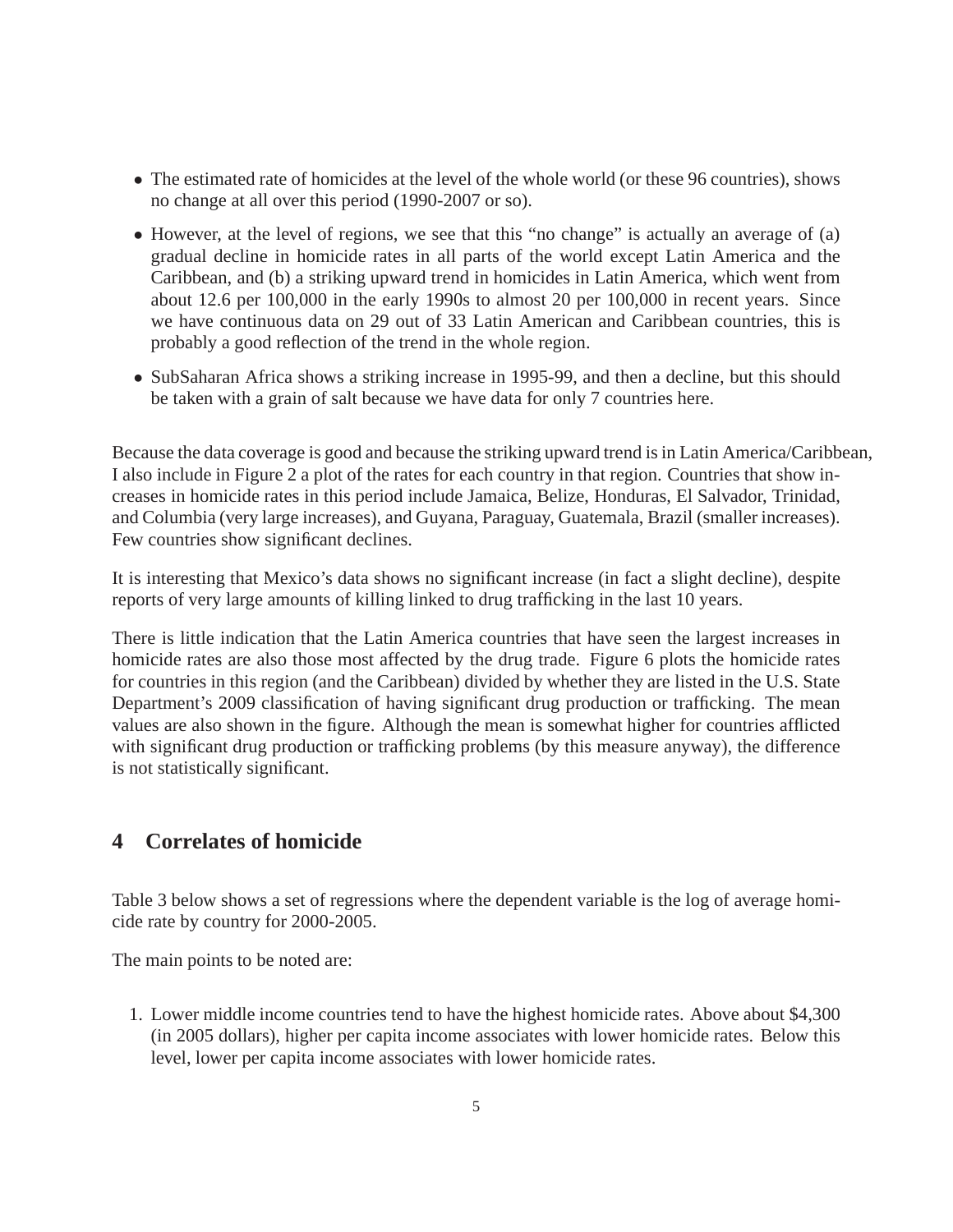| Model 1<br>Model 2<br>Model 3<br>Model 4<br>Model 5<br>$-23.64***-21.84***-24.59***-10.97$<br>$-7.83$<br>constant<br>$(6.32)$ $(5.77)$ $(6.00)$ $(7.51)$ $(7.47)$<br>$6.09***$ $5.00***$ $5.69***$ 2.39<br>1.63<br>log(income)<br>$(1.43)$ $(1.34)$ $(1.39)$ $(1.79)$ $(1.78)$<br>$-0.37***$ $-0.30***$ $-0.34***$ $-0.14$<br>$log(income)^2$<br>$-0.10$<br>$(0.08)$ $(0.08)$ $(0.08)$ $(0.10)$<br>(0.10)<br>$0.05***$ $0.04***$ $0.05***$ $0.02$<br>Polity (democ)<br>$(0.01)$ $(0.02)$ $(0.02)$ $(0.02)$<br>Polity $> 5$<br>$0.51*$<br>(0.19)<br>$0.05***$<br>$0.05***$<br>WB Gini<br>$0.06***$<br>(0.01)<br>(0.01)<br>(0.01) |
|---------------------------------------------------------------------------------------------------------------------------------------------------------------------------------------------------------------------------------------------------------------------------------------------------------------------------------------------------------------------------------------------------------------------------------------------------------------------------------------------------------------------------------------------------------------------------------------------------------------------------------|
|                                                                                                                                                                                                                                                                                                                                                                                                                                                                                                                                                                                                                                 |
|                                                                                                                                                                                                                                                                                                                                                                                                                                                                                                                                                                                                                                 |
|                                                                                                                                                                                                                                                                                                                                                                                                                                                                                                                                                                                                                                 |
|                                                                                                                                                                                                                                                                                                                                                                                                                                                                                                                                                                                                                                 |
|                                                                                                                                                                                                                                                                                                                                                                                                                                                                                                                                                                                                                                 |
|                                                                                                                                                                                                                                                                                                                                                                                                                                                                                                                                                                                                                                 |
|                                                                                                                                                                                                                                                                                                                                                                                                                                                                                                                                                                                                                                 |
|                                                                                                                                                                                                                                                                                                                                                                                                                                                                                                                                                                                                                                 |
|                                                                                                                                                                                                                                                                                                                                                                                                                                                                                                                                                                                                                                 |
|                                                                                                                                                                                                                                                                                                                                                                                                                                                                                                                                                                                                                                 |
|                                                                                                                                                                                                                                                                                                                                                                                                                                                                                                                                                                                                                                 |
|                                                                                                                                                                                                                                                                                                                                                                                                                                                                                                                                                                                                                                 |
|                                                                                                                                                                                                                                                                                                                                                                                                                                                                                                                                                                                                                                 |
| $0.05***$<br><b>WIDER Gini</b>                                                                                                                                                                                                                                                                                                                                                                                                                                                                                                                                                                                                  |
| (0.01)                                                                                                                                                                                                                                                                                                                                                                                                                                                                                                                                                                                                                          |
| $0.62*$<br>$0.62*$<br>EEur                                                                                                                                                                                                                                                                                                                                                                                                                                                                                                                                                                                                      |
| $(0.26)$ $(0.25)$                                                                                                                                                                                                                                                                                                                                                                                                                                                                                                                                                                                                               |
| $0.80**$ $0.71*$<br>LA/Ca                                                                                                                                                                                                                                                                                                                                                                                                                                                                                                                                                                                                       |
| $(0.30)$ $(0.29)$                                                                                                                                                                                                                                                                                                                                                                                                                                                                                                                                                                                                               |
| NA/ME<br>$-0.49$<br>$-0.39$                                                                                                                                                                                                                                                                                                                                                                                                                                                                                                                                                                                                     |
| $(0.31)$ $(0.31)$                                                                                                                                                                                                                                                                                                                                                                                                                                                                                                                                                                                                               |
| 0.26<br>0.29<br><b>SSA</b>                                                                                                                                                                                                                                                                                                                                                                                                                                                                                                                                                                                                      |
| $(0.30)$ $(0.29)$                                                                                                                                                                                                                                                                                                                                                                                                                                                                                                                                                                                                               |
| $-0.19$<br>$-0.27$<br>West                                                                                                                                                                                                                                                                                                                                                                                                                                                                                                                                                                                                      |
| $(0.37)$ $(0.36)$                                                                                                                                                                                                                                                                                                                                                                                                                                                                                                                                                                                                               |
| N<br>112<br>112<br>112<br>125<br>117                                                                                                                                                                                                                                                                                                                                                                                                                                                                                                                                                                                            |
| $R^2$<br>0.32<br>0.49<br>0.44<br>0.59<br>0.61                                                                                                                                                                                                                                                                                                                                                                                                                                                                                                                                                                                   |
| adj. $R^2$<br>0.30<br>0.55<br>0.57<br>0.47<br>0.42                                                                                                                                                                                                                                                                                                                                                                                                                                                                                                                                                                              |

Table 3: Determinants of homicide rates, 2000-05

Standard errors in parentheses

<sup>†</sup> significant at  $p < .10$ ;  ${}^*p < .05$ ;  ${}^{**}p < .01$ ;  ${}^{***}p < .001$ 

Model 4, which includes region dummies, shows that it is hard to distinguish this income "effect" from other unmeasured factors that are common to regions (e.g., religion, culture, history ...). For a graphical illustration, see Figure 3, which plots log homicide against log income, uses the first letters of country name for points, and colors points by region. Notice that the poorest countries, which are mainly in subSaharan Africa, and the richest, which are mainly in the West, anchor the curve with relatively low levels of reported homicides in each. Middle income Latin American countries, but also some middle income African and Eastern European countries, have the highest homicide rates. In Asia and North Africa/Middle East, the raw association between income and homicide is just negative over the whole range of income.4

<sup>4</sup>The parabola in Figure 3 is from the regression of log homicide rates on log income and log income squared, unlike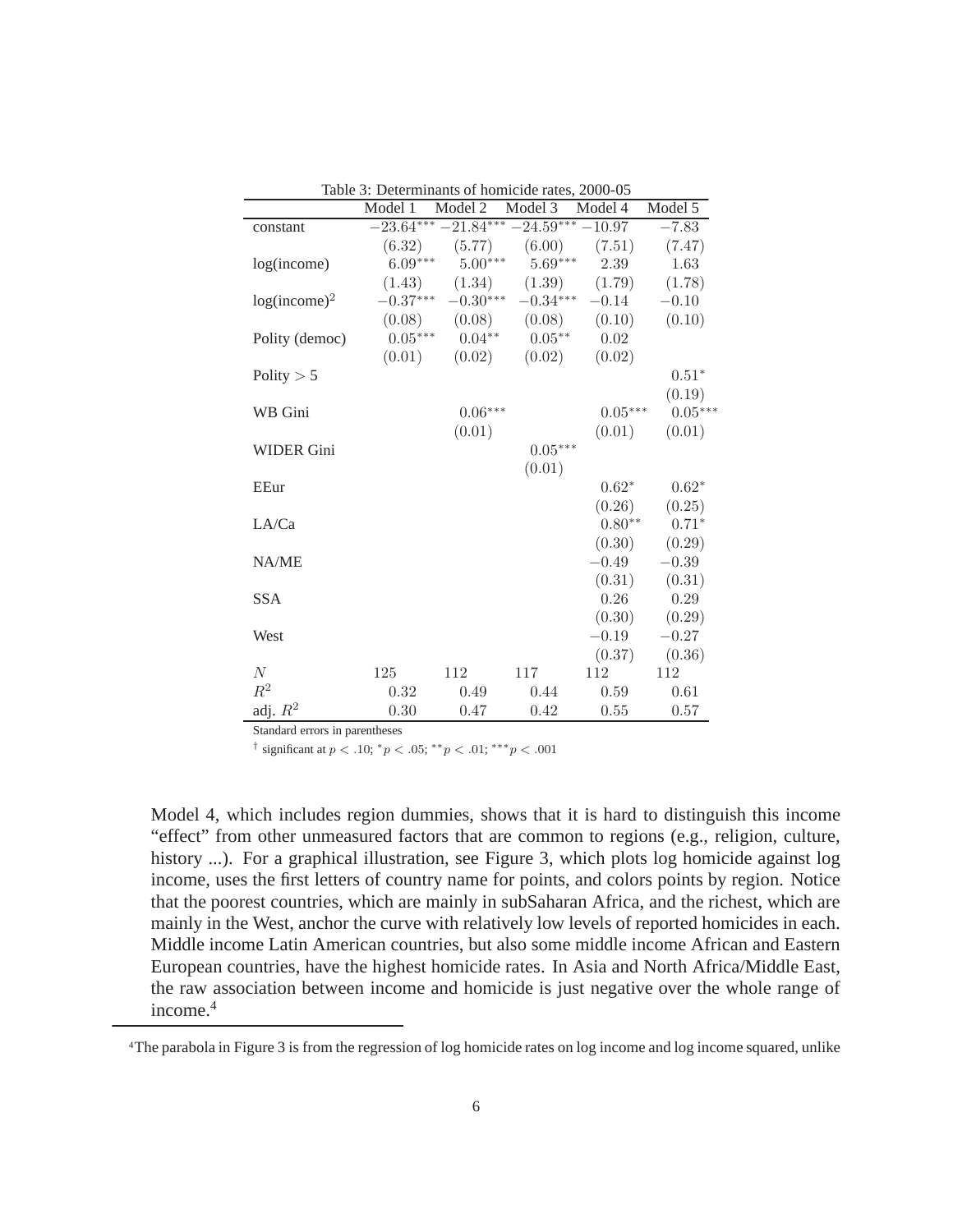2. Controlling for income, more democratic countries had higher homicide rates on average, at least in this period from 2000 through 2005. Why would this be the case?

Inspection of Figure 4, which plots log homicide rate against the Polity index and uses colors to distinguish by region, suggests that this might be either (a) an accident produced by the fact that Latin America is both relatively democratic and has high homicide while North Africa/Middle East is very authoritarian and has low homicides, or (b) a causal relationship – it may be that more authoritarian states invest more in repression and competent, aggressive police forces while new democracies have trouble here. Less crime in general in authoritarian countries might associate with fewer homicides. Another possibility is that authoritarian states and/or MENA might underreport homicide more than other countries.

Both Figure 4 and Model 5 in Table 3 suggest that the idea of a causal connection between recent democracy and higher homicide rates has some plausibility. Note first that in Model 5, where we use a dummy variable to distinguish democracies from nondemocracies, democracy is still associated with significantly higher homicide rates on average, even controlling for regions. Substantively, homicide rates are on average 67% higher in democracies, even controlling for income levels, inequality, and region-specific factors.

Second, looking region by region, notice that within MENA, the most democratic countries report some of the highest homicide rates in the region (Turkey, Israel, Lebanon). Within Latin America, the least democratic countries have the lowest homicide rates (Cuba and Haiti, although Haiti doesn't fit the model of capable authoritarianism). Within Asia, autocratic Myanmar has a very low reported homicide rate, compared to the very high rate in (recently) democratic Mongolia.

3. As other studies have found, income inequality is associated with higher homicide rates. Inspection of Figure 5 suggests that this is partly due to Latin America and Africa having high homicide and high inequality, but also partly because within regions the more unequal countries tend to have more homicide. This "effect" is particularly striking within Africa, but also appears in Eastern Europe/Former Soviet Union, and perhaps a bit in Latin America and the West.

It is not clear whether this is a causal effect. Even in principle, why would income inequality cause more homicides? Perhaps homicide is correlated with property crime, and property crime is higher with more inequality? We would need to good property crime data to check this.

4. Not shown in Table 3, but (a) oil producers have somewhat higher homicide rates on average, although the difference is only marginally statistically significant; and (b) civil war experience in the 2000-2005 period is related to slightly higher homicide rates, although again the difference is at best marginal. Also, for (b), it is not clear if this is an effect of civil war on

Model 1 in Table 2, which also has a democracy covariate. This is why the maximum is at a slightly different income level than what I mention above.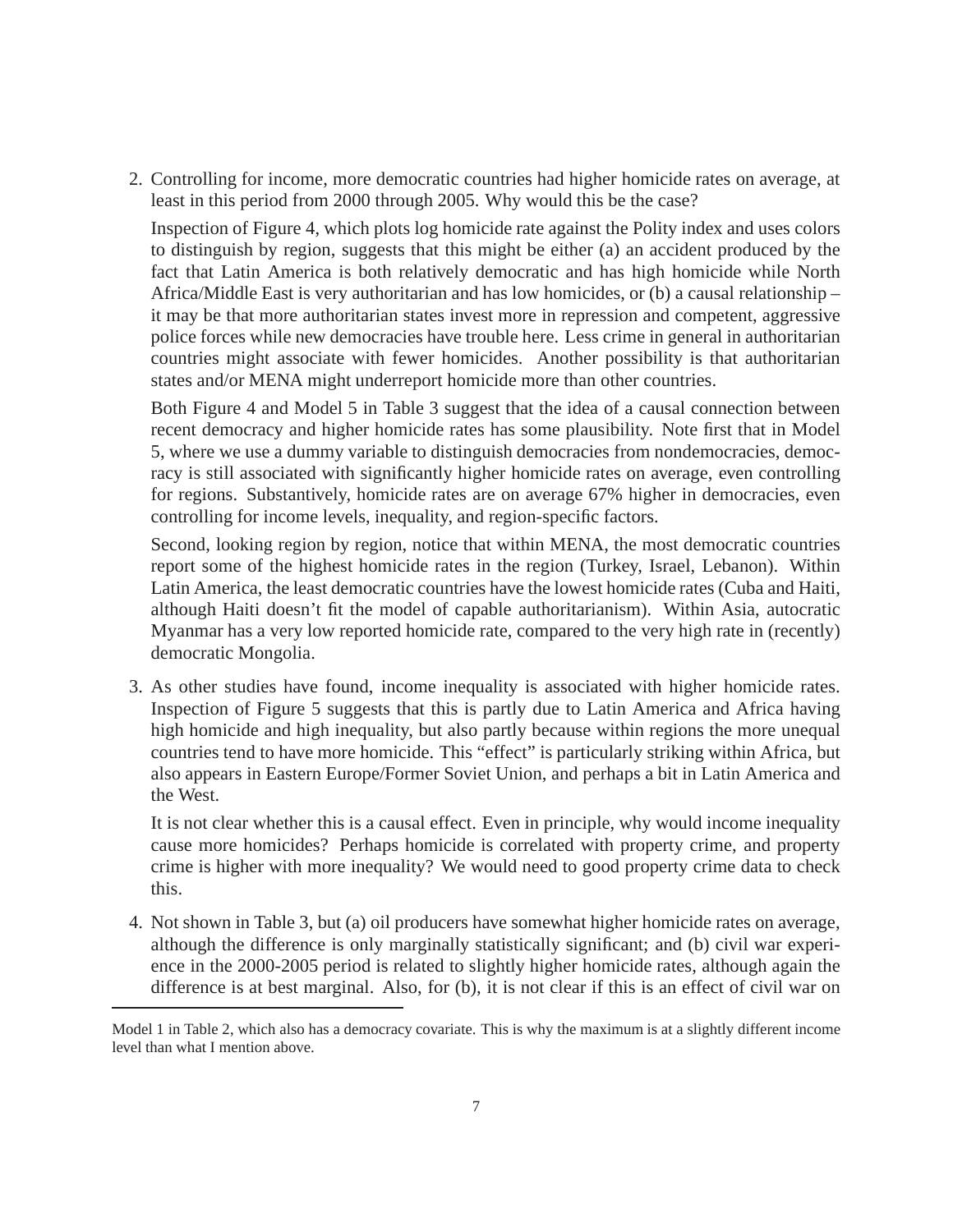homicide (or homicide on war), or if civil war deaths are getting counted as homicides in some places.

The positive estimated coefficient for oil producers appears even when controlling for region. Why oil producers would have higher homicide rates on this account is not at all clear. Perhaps this is another dimension of inequality. Perhaps it is an indicator of poor governance in general.

#### **5 Panel data**

As noted above, homicide rates are quite persistent within countries, so there is not much "within" variation that we can use to help identify causes of homicide. Since homicide rates are also probably measured with considerable error, there is also the problem that in looking at changes over time within countries we may be reducing the variation to mainly noise rather than signal.

Table 4 reports results for a panel version of the homicide data, where I have used five year periods beginning in 1960 and ending with 2005-08. For the dependent variable I take the log of the median homicide rate in the five-year period for each country. (I use the median because this is a better measure of central tendency with these sometimes-erratic homicide data.) Independent variables are usually taken from the first year in the five-year period, but are sometimes averages over the five years. Standard errors are clustered by country to try to deal with serial correlation and different variances across countries.

Model 1 includes five-year period fixed effects but no country fixed effects, as a baseline for comparison. The results are similar to those reported for the cross sectional analysis above: Lowermiddle income countries have higher homicide rates, as do democracies and countries with greater income inequality. Homicide rates are higher in periods when there is at least one year of civil war. Anocracy (partial democracy) is inconsistently associated with slightly higher homicide rates, as compared to full autocracies.<sup>5</sup>

Models 2 through 4 introduce country fixed effects, so the estimates are now for the effect of changes in the independent variable over time within a country. Notice that:

1. Not surprisingly, the "*middle income country*" association largely disappears, though not quite entirely.<sup>6</sup> If one drops the squared term on income – which is probably appropriate

<sup>5</sup>Democracy here means average Polity score in the five year period was greater than 5; anocracy is average Polity score between -5 and 5.

<sup>6</sup>The partial significance in Model 3 comes from the change in sample that results when we lose a lot of cases because of missingness on income inequality. Not clear what to make of this.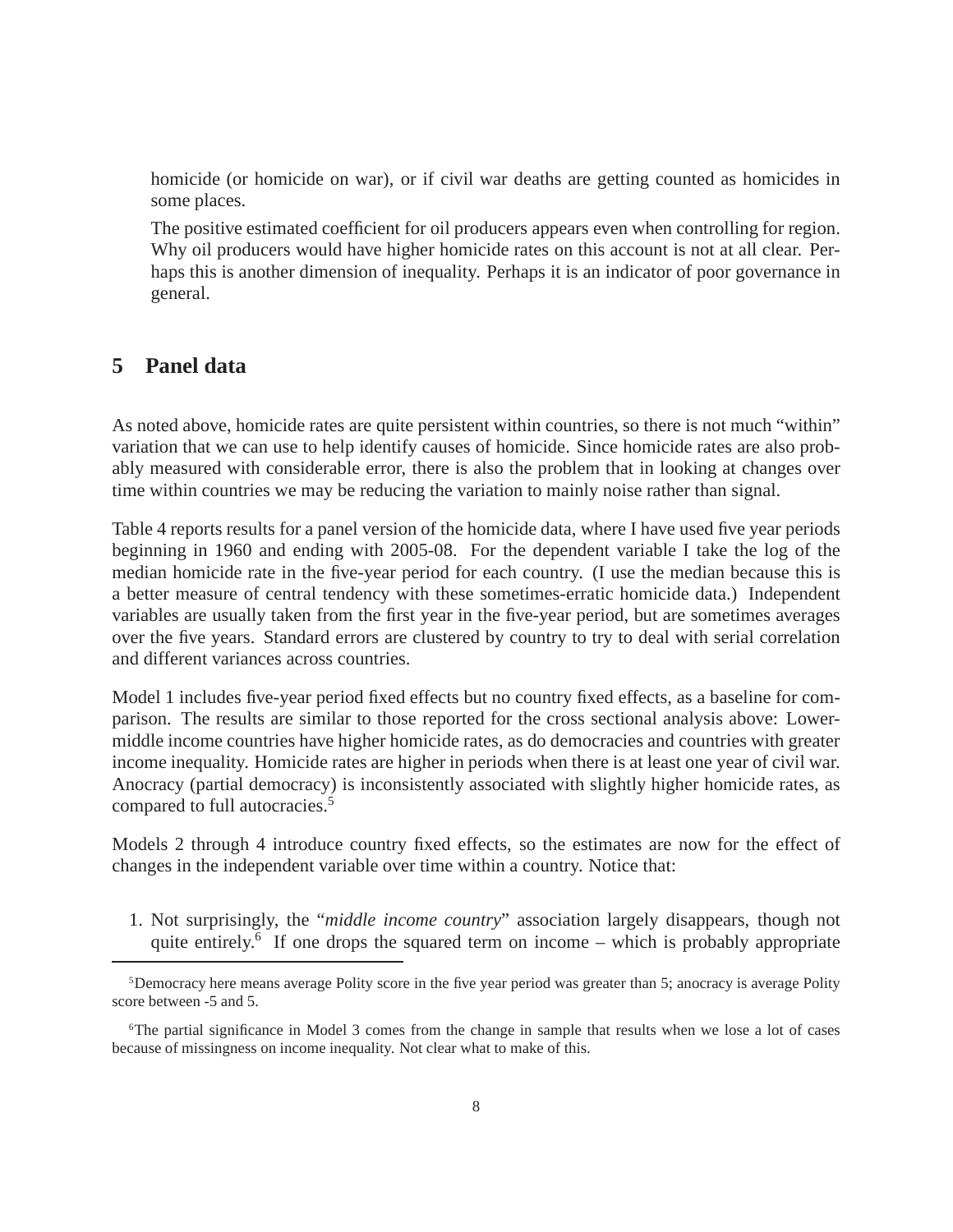given that no countries will traverse the whole range of income in this short period – one finds a slight negative association between income and homicide rate. That is, as a country grows richer it tends to get less homicide on average, but the relationship is not particularly strong or consistent. (Doubling GDP/capita correlates within about a 23% reduction in homicide rate on average, although the uncertainty of this estimate is large.)

- 2. Faster *rates of income growth* associate with lower homicide rates, both across countries and within countries over time. Within countries, the substantive size of the effect is small on average: A 10 percent higher average annual growth in a five-year period associates with about a 15% decrease in homicide rate (this is using the -.016 estimate). By contrast, a country with a 10% higher growth than another has on average about a 35% lower homicide rate.
- 3. *Civil war* has a quite consistent and large association with higher reported homicide rates, with the estimated effect being similar whether we are comparing across countries or over time within them. Having at least one year with civil war in the five year period associates with about a 50% greater reported homicide rate in that period! Surely some of this is due to battle or other conflict deaths getting counted as homicides, although the size of the estimate makes me wonder if something else may be going on as well.

Ghobarah, Huth and Russett (2003) found increased homicide rates *following* civil wars, using WHO data on 1999 and considering civil wars between 1991 and 1997. Such a "post conflict" effect on homicide does not appear in the data considered here – the lag of the civil war variable does not associate with greater homicide rates in either the pooled times series or the fixed effects models.

4. Interestingly, *democracy* continues to show a positive relationship with homicide rates. The country fixed-effect models imply that if a country transitions to democracy, it can expect its homicide rate to increase by about 22% on average.

Again, this could be because authoritarian regimes have more competent and motivated police forces than do new democracies, or it could be because autocracies report fewer homicides for appearance's sake, or it could be some mixture of both.

- 5. Not surprisingly, *income inequality* shows no relationship with homicide rates when we consider over time variation within countries. This is to be expected since there is so little over time variation in either homicide rates or (even worse) the inequality measures. So this may be close to regressing noise on noise.<sup>7</sup>
- 6. Transitioning to *anocracy* (partial democracy), whether from democracy or autocracy, is not associated with an increase in homicide rates on average.

<sup>7</sup>To maximize cases, I use the WIDER Gini estimates here, and linearly interpolate for missing values within country series.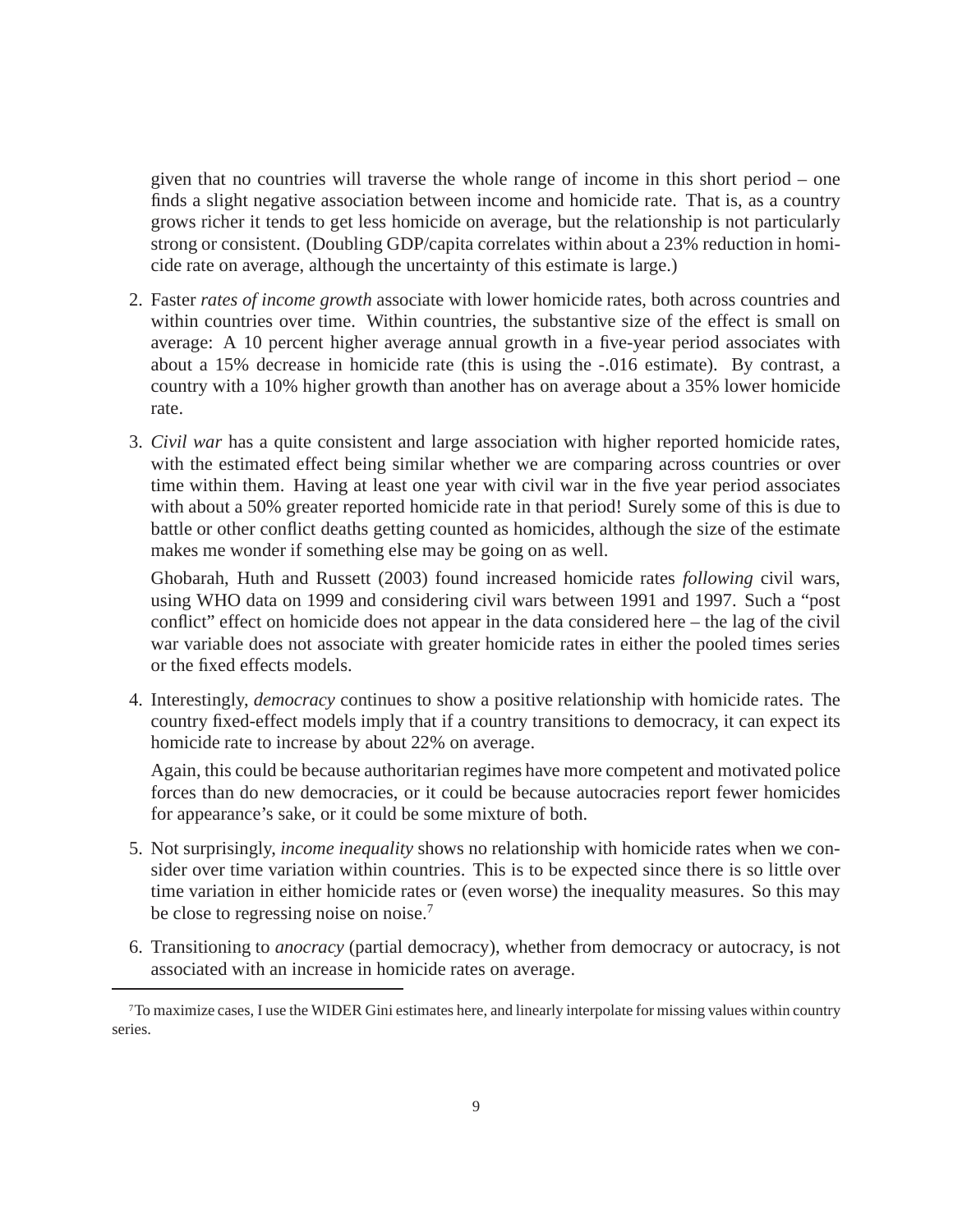One of the best of the published studies on cross-national determinants of homicide rates is Neumayer (2003). He conducts a fixed effects analysis of similar WHO-based data for the period 1980-97, and gets results that are broadly similar to those reported in this section. However, he interprets the lack of significance of the inequality measures in the fixed effects models as implying that inequality does not have a positive causal effect on homicide. This could be true, but it is almost surely not demonstrated by the panel data, given the lack of temporal variation, and measurement error, in both the homicide and (even more) the income inequality series.

|                                | Model 1        | Model 2            | Model 3           | Model 4            |
|--------------------------------|----------------|--------------------|-------------------|--------------------|
| Country fixed effects          | N <sub>o</sub> | Yes                | Yes               | Yes                |
| Five-year period fixed effects | Yes            | <b>Yes</b>         | Yes               | Yes                |
| log(gdp/cap)                   | $4.689***$     | 0.117              | $2.571^{\dagger}$ | 0.100              |
|                                | (1.120)        | (1.158)            | (1.528)           | (1.159)            |
| $log(gdp/cap)^2$               | $-0.283***$    | $-0.019$           | $-0.198*$         | $-0.018$           |
|                                | (0.066)        | (0.066)            | (0.089)           | (0.066)            |
| gdp/cap growth rate            | $-0.044*$      | $-0.016^{\dagger}$ | $-0.037*$         | $-0.016^{\dagger}$ |
|                                | (0.017)        | (0.009)            | (0.015)           | (0.009)            |
| civil war                      | $0.474*$       | $0.394***$         | $0.328*$          | $0.390***$         |
|                                | (0.196)        | (0.085)            | (0.140)           | (0.087)            |
| Democracy                      | $0.494**$      | $0.207*$           | 0.121             | $0.230*$           |
|                                | (0.183)        | (0.099)            | (0.102)           | (0.103)            |
| WIDER gini                     | $0.031***$     |                    | $-0.007$          |                    |
|                                | (0.008)        |                    | (0.007)           |                    |
| Anocracy                       | 0.293          |                    |                   | 0.040              |
|                                | (0.217)        |                    |                   | (0.139)            |
| constant                       | $-19.475***$   | 2.113              | $-4.336$          | 2.147              |
|                                | (4.789)        | (5.172)            | (6.676)           | (5.161)            |
| N                              | 472            | 665                | 472               | 665                |
| $R^2$                          | 0.346          | 0.765              | 0.773             | 0.765              |
| adj. $R^2$                     | 0.323          | 0.699              | 0.688             | 0.699              |

Table 4: Panel data and country/five-year-period fixed effects, 1960-2008

Dependent variable is log of median homicide rate in 5-year period.

Robust standard errors in parentheses

<sup>†</sup> significant at  $p < .10$ ;  ${}^*p < .05$ ;  ${}^{**}p < .01$ ;  ${}^{***}p < .001$ 

## **6 Governance indicators and homicide rates**

In this section I consider the relationship between our measure of homicide rates and two sets of governance measures: the Worldwide Governance Indicators (WGI) developed by Kaufmann, Kraay and Mastruzzi (2009) and some of the International Country Risk Guide (ICRG) measures.

WGI provides measures of six dimensions of governance – which the authors term government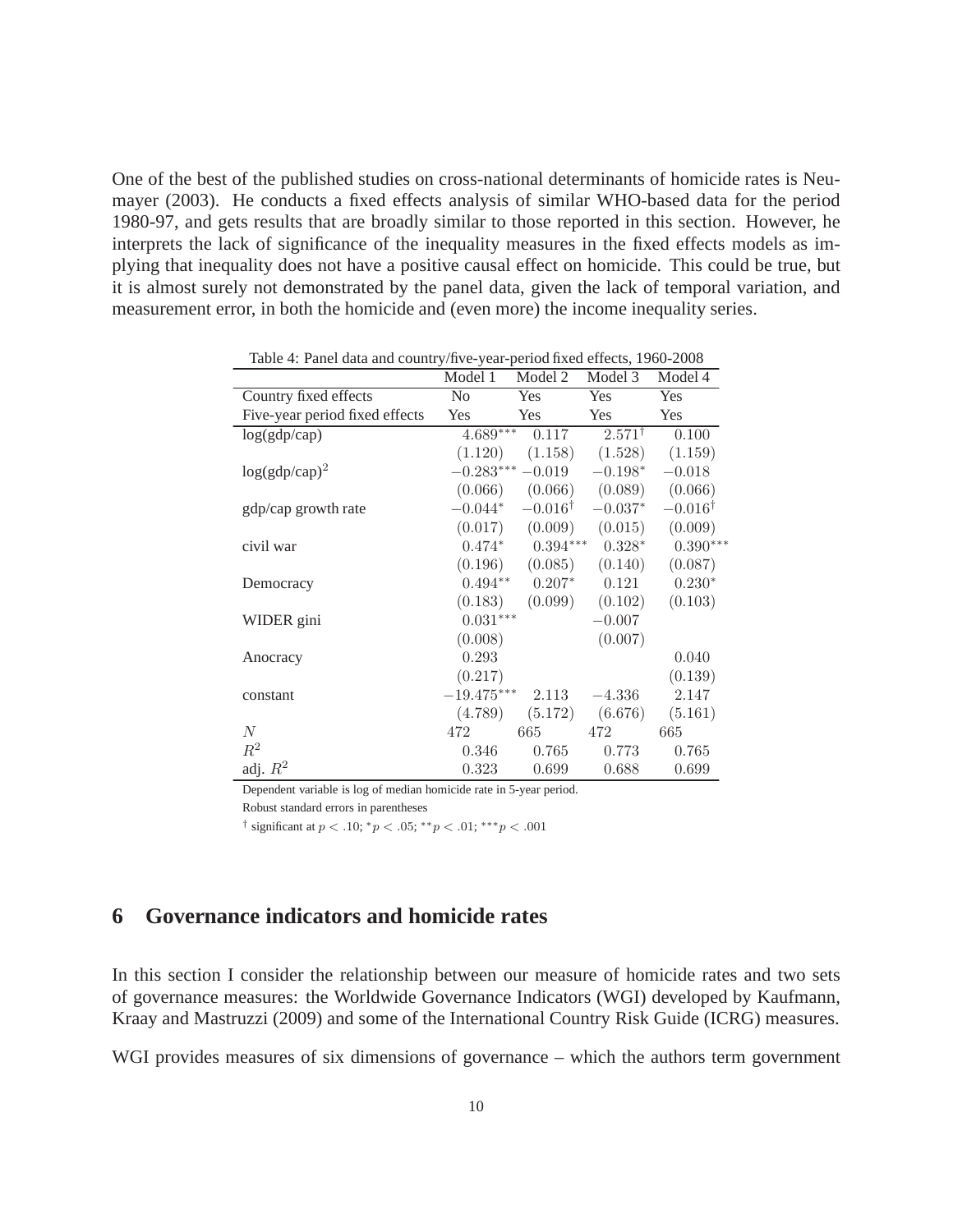effectiveness, voice, political stability, rule of law, control of corruption, and regulatory quality – providing estimates for almost all countries for 1996, 1998, 2000, and 2002-2008. The measures are derived from a factor analytic process, with multiple measures drawn from a large number of different expert survey-based constructs for each dimension. ICRG measures are produced and sold by the company Political Risk Services to businesses and other customers interested in the political risks of investment, or doing business, in various countries. I will use here their measures for "investment profile" (a general assessment of business climate), rule of law, corruption, and bureaucratic quality. For both WGI and ICRG measures, higher values represent better governance on the relevant dimension.

#### **6.1 WDI governance measures**

One of the main problems for an attempt to estimate the effect of governance on homicide rates is that the experts' governance ratings may themselves be based, in part, on homicide levels (or the perception of crime more broadly). For example, both WGI and ICRG have indicators for the level of "rule of law" in a country. This is undoubtedly inferred in part by looking at how safe or unsafe the country is. So if we regress homicide rates on rule of law and find that better rule of law is strongly associated with lower homicide levels, this isn't really telling us much, even if we are controlling for other determinants of homicide rates like income, inequality, and so on.

This concern is clearly greatest for "rule of law." It is also a worry for the WGI indicator "government effectiveness," which is probably inferred in part (for various of the expert rating measures that go into it) by observation of crime and prevalence of homicide. "Control of corruption" and "regulatory quality" are less likely to be direct measures of homicide rates themselves, so these are probably the most interesting dimensions to consider.8

Because of the "experts inferring governance from homicide rates" problem, probably the best way to use the WGI indicators here is to use examine the relationship between the governance indicators from 1996 and 1998 and homicide from 2000 to 2005 (which is also when we have the most homicide data). It can't be that homicide rates between 2000 and 2005 caused expert perceptions of governance before 2000. It could be, however, that prior homicide levels caused late-90s governance perceptions, and homicide rates are persistent; we will check this below, to some extent, by controlling for late 1990s homicide rates.

A useful way to begin is by examining correlations between average log(homicide) (2000-2005), some of the most strongly related covariates considered in the cross-sectional analysis above, and the average of the governance indicators for 1996 and 1998. Consider column 1 in the Table 5 below. We see that homicide rates are higher in poorer, more democratic, and more unequal

<sup>8&</sup>quot;Voice," which is essentially a democracy measure, and "political stability," which is a kind of generalized political conflict indicator, are also of less interest here.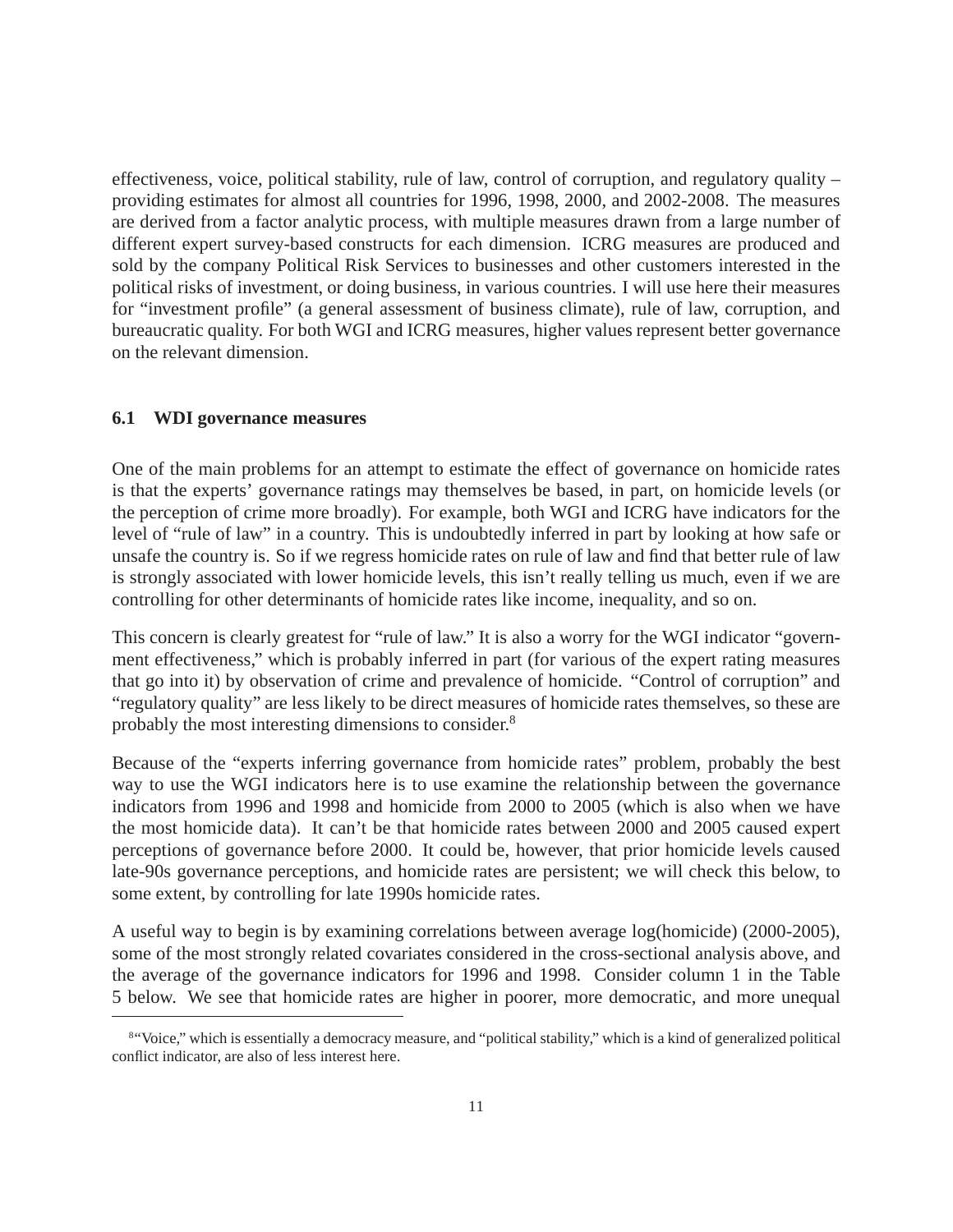countries, as shown above. There are also fairly strong negative correlations between post-99 homicide rates and pre-2000 WGI indicators, except for "voice," which makes sense given the findings on democracy. Note next that in the third column, we see that the Polity democracy measure is strongly positively related to all of the governance measures. The governance measures are also strongly related to income.

That governance measures, income, and democracy are all positively related to each other, while only the first two are negatively related to homicides (and democracy is positively related) is interesting. In the regression models below, if we omit democracy as a control, the size and significance of the governance measures tend to drop, usually by a factor of about two. Failing to control for democracy mixes two offsetting effects for governance – a positive association holding regime type constant, and a negative association due to the relationship with democracy.

| Table 5: Correlations of homicide with gov indicators |           |             |               |         |      |       |      |           |       |         |
|-------------------------------------------------------|-----------|-------------|---------------|---------|------|-------|------|-----------|-------|---------|
|                                                       | log(hom.) | log(income) | polity        | gini    | ge   | corr. | rol  | reg.qual. | voice | polstab |
| log(homicide)                                         |           |             |               |         |      |       |      |           |       |         |
| log(income)                                           | $-0.3$    |             |               |         |      |       |      |           |       |         |
| polity                                                | 0.21      | 0.32        |               |         |      |       |      |           |       |         |
| gini                                                  | 0.57      | $-0.4$      | $-0.15$       |         |      |       |      |           |       |         |
| ge                                                    | $-0.32$   | 0.79        | 0.53          | $-0.42$ |      |       |      |           |       |         |
| corruption                                            | $-0.33$   | 0.75        | 0.48          | $-0.38$ | 0.94 |       |      |           |       |         |
| rule of law                                           | $-0.41$   | 0.77        | 0.47          | $-0.43$ | 0.94 | 0.96  |      |           |       |         |
| reg.qual.                                             | $-0.28$   | 0.75        | $0.6^{\circ}$ | $-0.39$ | 0.94 | 0.88  | 0.9  |           |       |         |
| voice                                                 | $-0.03$   | 0.6         | 0.85          | $-0.31$ | 0.79 | 0.79  | 0.82 | 0.82      |       |         |
| pol. stab.                                            | $-0.22$   | 0.64        | 0.4           | $-0.29$ | 0.72 | 0.77  | 0.83 | 0.69      | 0.73  |         |

Gov. indicators are averaged for 1996 and 1998. Others are avg'ed for 2000-2005.

Table 6 shows the results of cross-section regressions with the log of average homicide rates from 2000 to 2005 as the dependent variable. Note that the governance indicators are significantly negatively related to homicide rates, controlling for income, inequality, and democracy (measured here as a dichotomous variable that equals 1 if Polity  $> 5$ ). By far the largest coefficient is observed for the rule of law measure, which is not surprising, and probably also not very meaningful. The substantive size of the estimates is large; because the standard deviation of the WGI measures is always about 1, the coefficients correspond roughly to the percentage decrease in homicide rates associated with a one standard deviation increase in the governance measure. (Thus a country with one s.d. better rating on "government effectiveness" in the late 90s on average had about 33% lower homicide rate from 2000 to 2005.)

The negative associations between measures of governance quality and subsequent homicide rates could arise because better control of corruption, "government effectiveness," and "regulatory quality" cause, to some degree, less crime and societal violence. However, in principle it could that instead these aspects of government performance have no causal effect on homicide in a country whatsoever. It could be that homicide levels are caused by other factors that also drive perceived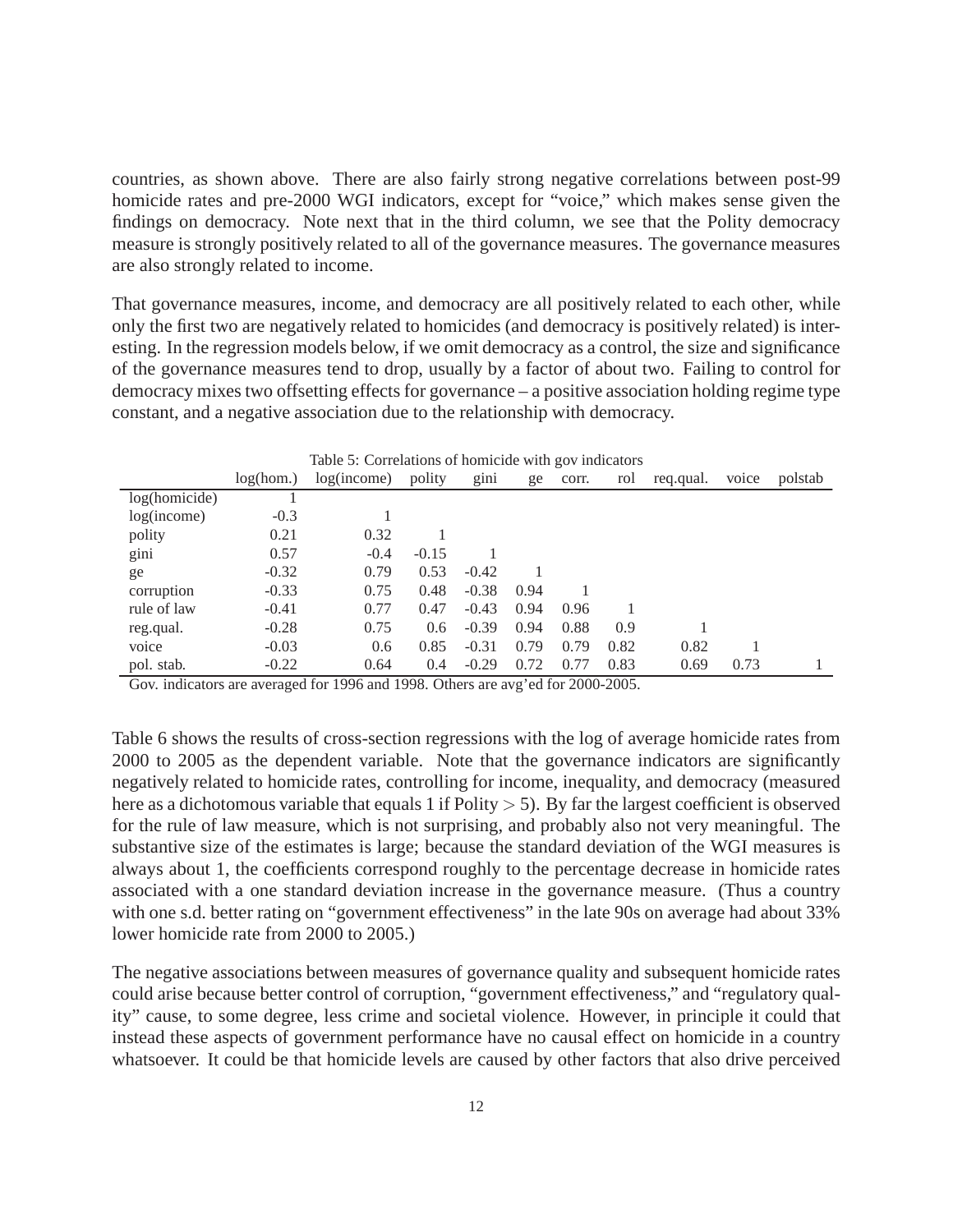|              | Model 1           | Model 2    | Model 3   | Model 4           |
|--------------|-------------------|------------|-----------|-------------------|
| log(gdp)     | $2.93^{\dagger}$  | 0.96       | 2.27      | $3.48*$           |
|              | (1.60)            | (1.57)     | (1.67)    | (1.47)            |
| $log(gdp)^2$ | $-0.17^{\dagger}$ | $-0.05$    | $-0.13$   | $-0.20*$          |
|              | (0.09)            | (0.09)     | (0.10)    | (0.09)            |
| democracy    | $0.91***$         | $1.01***$  | $0.92***$ | $0.95***$         |
|              | (0.20)            | (0.19)     | (0.19)    | (0.21)            |
| gini         | $0.05***$         | $0.05***$  | $0.05***$ | $0.05***$         |
|              | (0.01)            | (0.01)     | (0.01)    | (0.01)            |
| ge           | $-0.33^{\dagger}$ |            |           |                   |
|              | (0.18)            |            |           |                   |
| rol          |                   | $-0.62***$ |           |                   |
|              |                   | (0.16)     |           |                   |
| corrupt      |                   |            | $-0.36*$  |                   |
|              |                   |            | (0.16)    |                   |
| reg. qual.   |                   |            |           | $-0.25^{\dagger}$ |
|              |                   |            |           | (0.14)            |
| constant     | $-13.78*$         | $-6.07$    | $-11.16$  | $-15.80*$         |
|              | (6.65)            | (6.57)     | (6.91)    | (6.25)            |
| N            | 117               | 117        | 117       | 117               |
| $\,R^2$      | 0.49              | 0.54       | 0.50      | 0.49              |

Table 6: Homicide (avg 2000-2005) and WGI governance indicators (avg 1996 & 1998)

Standard errors in parentheses

<sup>†</sup> significant at  $p < .10$ ;  ${}^*p < .05$ ;  ${}^{**}p < .01$ ;  ${}^{***}p < .001$ 

quality of governance, such as culture, or unmeasured influences like drug trafficking.<sup>9</sup> There is no clean way to sort this out with the cross-sectional data we have here. The best we can do is to control for other possible influences on homicide rates and then hope that the residual variation that remains in the governance indicators is at least partly random with respect to unmeasured "other causes."

Though it raises new econometric issues, one additional control worth considering is the level of homicides in the 1990s. Because homicide rates are persistent over time within countries, the negative associations seen in Table 6 could arise in part or all because the expert raters of governance in the late 1990s were considering homicide rates (or more likely, crime and safety in general) in their assessments of governance quality. Adding lagged homicide rates may also go some way towards controlling for other relatively stable determinants of homicide rates in a country, so that we are now asking whether "surprisingly good governance" (i.e., good governance conditional on

<sup>9</sup>One very rough proxy for "culture" is regional dummy variables. Adding these to the models in either Table 6 or Table 7 tends to reduce the coefficients towards insignificance on everything except democracy and income inequality. This is a blunt instrument, however, due to the high correlations between income levels, governance measures, and regional dummies.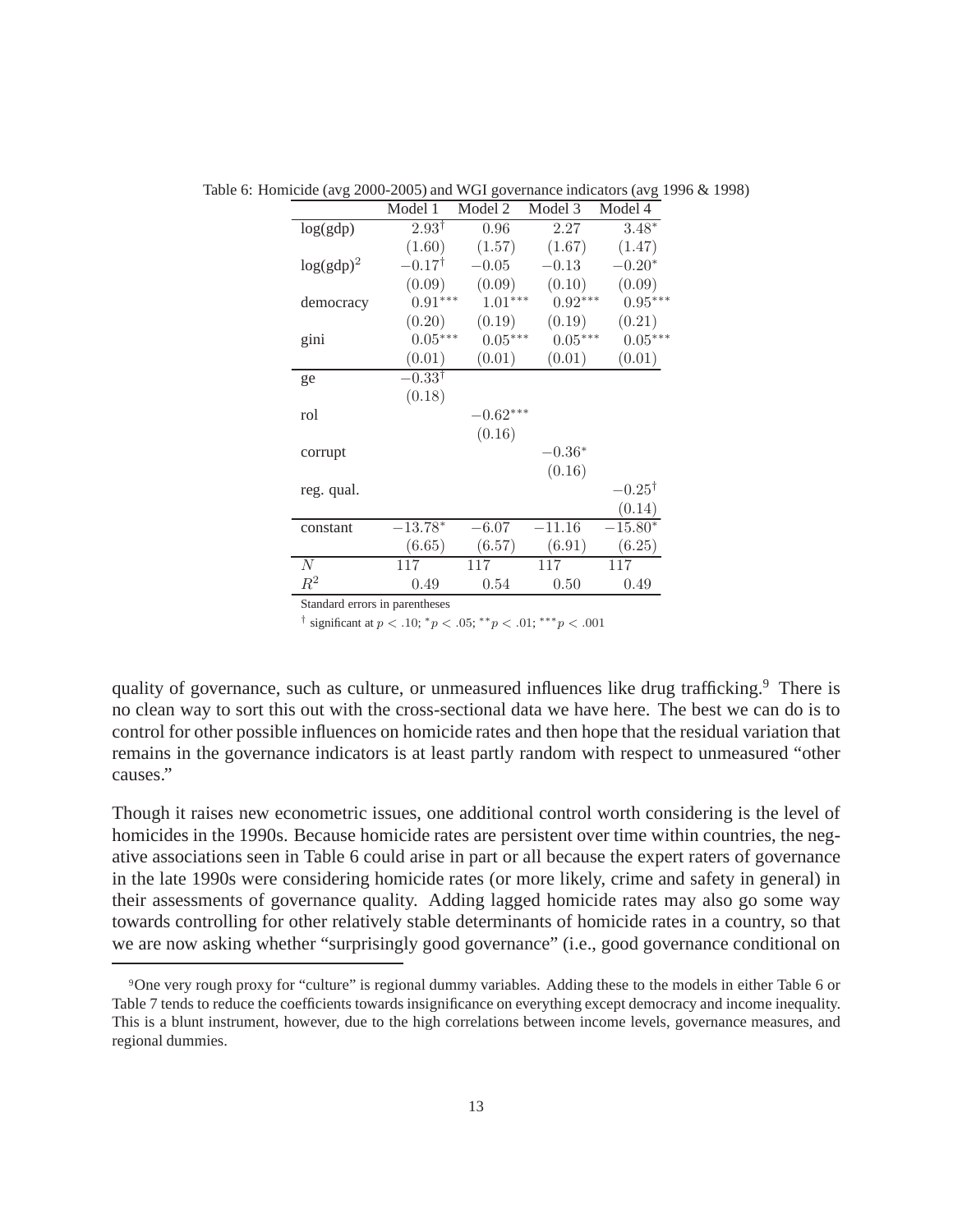income, gini, etc) predicts a change for the better in homicide rates in the next five or so years.

Table 7 presents these results. There is still some evidence of a negative association between the governance indicators and lower homicide rates in 2000-2005, although the size of the coefficients decreases and only rule of law and regulatory quality are statistically significant at conventional  $levels.<sup>10</sup>$ 

|                       | Model 1   | Model 2   | Model 3   | Model 4   |
|-----------------------|-----------|-----------|-----------|-----------|
| $log(hom.)_{1990-99}$ | $0.73***$ | $0.70***$ | $0.73***$ | $0.73***$ |
|                       | (0.06)    | (0.06)    | (0.06)    | (0.06)    |
| log(gdp)              | 0.73      | 0.26      | 0.54      | 0.68      |
|                       | (1.02)    | (1.02)    | (1.07)    | (0.94)    |
| $log(gdp)^2$          | $-0.04$   | $-0.01$   | $-0.03$   | $-0.03$   |
|                       | (0.06)    | (0.06)    | (0.06)    | (0.05)    |
| democracy             | $0.35*$   | $0.39**$  | $0.35***$ | $0.42**$  |
|                       | (0.13)    | (0.13)    | (0.13)    | (0.14)    |
| gini                  | $0.02***$ | $0.02***$ | $0.02***$ | $0.02***$ |
|                       | (0.01)    | (0.01)    | (0.01)    | (0.01)    |
| ge                    | $-0.16$   |           |           |           |
|                       | (0.11)    |           |           |           |
| rol                   |           | $-0.24*$  |           |           |
|                       |           | (0.10)    |           |           |
| corrupt               |           |           | $-0.15$   |           |
|                       |           |           | (0.10)    |           |
| reg.qual.             |           |           |           | $-0.20*$  |
|                       |           |           |           | (0.09)    |
| constant              | $-4.27$   | $-2.43$   | $-3.47$   | $-4.05$   |
|                       | (4.31)    | (4.33)    | (4.52)    | (4.06)    |
| N                     | 102       | 102       | 102       | 102       |
| $R^2$                 | 0.83      | 0.84      | 0.83      | 0.84      |

| Table 7: Homicide and governance indicators, with lagged homicide rates |  |  |  |
|-------------------------------------------------------------------------|--|--|--|
|-------------------------------------------------------------------------|--|--|--|

Standard errors in parentheses

<sup>†</sup> significant at  $p < .10$ ;  ${}^*p < .05$ ;  ${}^{**}p < .01$ ;  ${}^{***}p < .001$ 

#### **6.2 ICRG governance measures**

The longer ICRG series allows us to examine the relationship between the ICRG governance indicators and homicide rates over time as well as across countries. There is not much gain here,

<sup>10</sup>Part of the low significance is due to collinearity between governance measures and income. If the income variables are dropped, all of the governance measures are "significant." Of course, this is to say that it is unclear if the negative association is due to quality of governance or to something about the level of economic development that could, on average, promote less societal violence, irrespective of governance.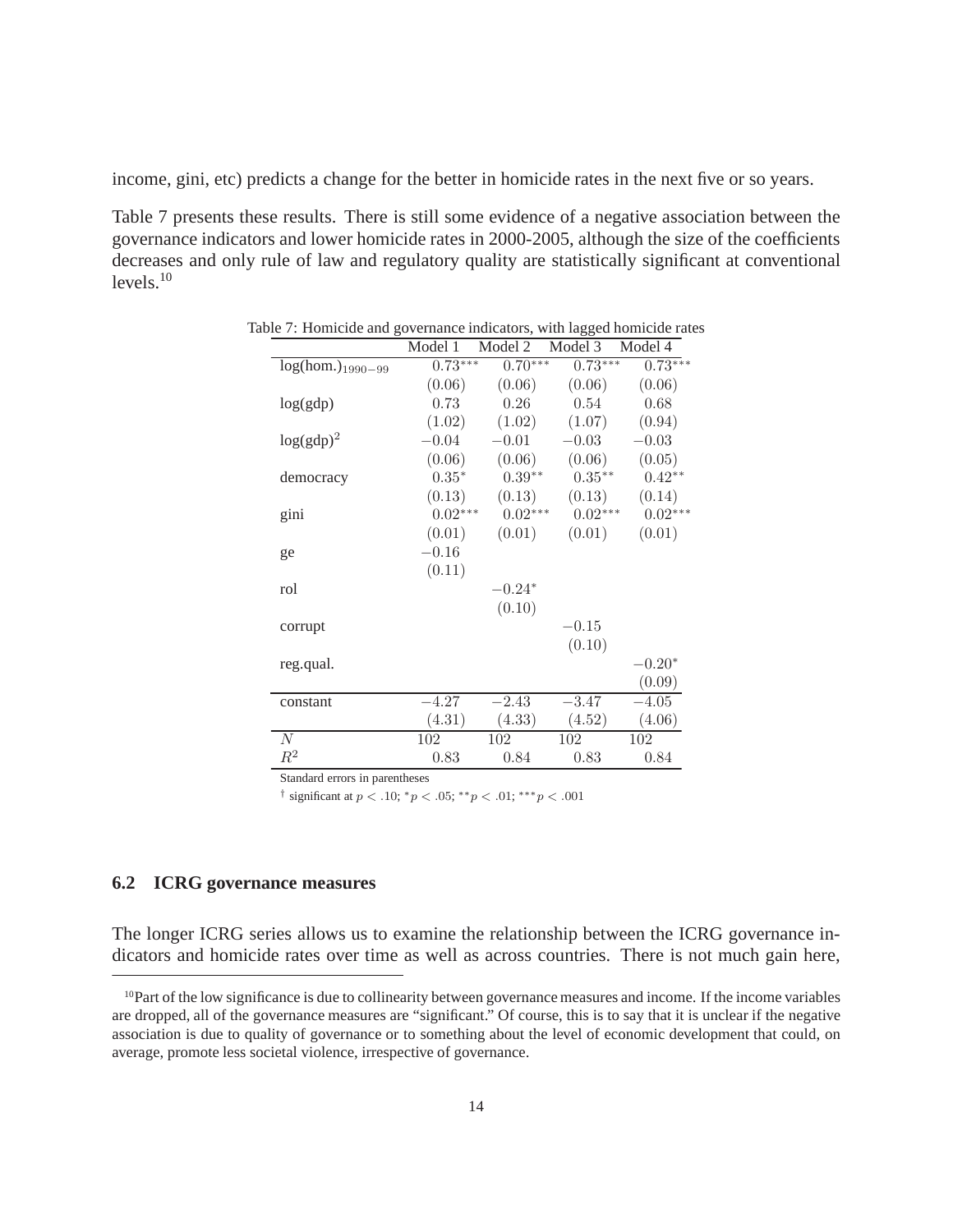in light of the persistence of homicide rates within countries and the presumably large amounts of year to year measurement error. But it's worth a look.

I use five-year periods, hoping that this is a good compromise in terms of trading off number of periods against year-to-year measurement error in the dependent variable, and also in terms of lessening contamination of the governance ratings by rater observations or anticipations of the dependent variable (log homicide rate). In terms of dynamics, I first consider using a lagged dependent variable, which is provides a fairly tough test for the governance indicators since lagged homicides picks up so much of the action. Indeed, the coefficient on lagged homicide rate is large enough that we should worry about the process being non-stationary. So, in the next table I look at changes in homicide rates from the first year of the five-year period to the last.

Table 8 shows the results of a similar model to the cross-sectional analysis above, with the lagged dependent variable.<sup>11</sup> Perhaps surprisingly, the governance measures in the previous five-yearperiod are all significantly negatively related to homicide rates in the next period, even controlling for lagged homicide rates. It is interesting, and possibly reassuring, that we find the strongest relationships for rule of law and for bureaucratic quality, as with the WGI indicators above.

|                                     | Model 1           | Model 2          | Model 3          | Model 4    |
|-------------------------------------|-------------------|------------------|------------------|------------|
| $log(hom.)_{t-1}$                   | $0.92***$         | $0.89***$        | $0.91***$        | $0.91***$  |
|                                     | (0.04)            | (0.04)           | (0.04)           | (0.04)     |
| $log(gdp)_{t-1}$                    | $-0.06^{\dagger}$ | $-0.02$          | $-0.05$          | $-0.02$    |
|                                     | (0.03)            | (0.04)           | (0.03)           | (0.03)     |
| $democt-1$                          | $0.01^{\dagger}$  | $0.01*$          | $0.01^{\dagger}$ | $0.01*$    |
|                                     | (0.00)            | (0.00)           | (0.01)           | (0.01)     |
| $1p_{t-1}$                          | $-0.03*$          |                  |                  |            |
|                                     | (0.01)            |                  |                  |            |
| $\mathrm{rol}_{t-1}$                |                   | $-0.09**$        |                  |            |
|                                     |                   | (0.03)           |                  |            |
| corrupt <sub><math>t-1</math></sub> |                   |                  | $-0.06*$         |            |
|                                     |                   |                  | (0.03)           |            |
| $bq_{t-1}$                          |                   |                  |                  | $-0.11***$ |
|                                     |                   |                  |                  | (0.04)     |
| constant                            | $0.78*$           | $0.55^{\dagger}$ | $0.68*$          | 0.44       |
|                                     | (0.34)            | (0.33)           | (0.33)           | (0.31)     |
| N                                   | 355               | 355              | 355              | 355        |
| $R^2$                               | 0.82              | 0.82             | 0.82             | 0.82       |

Table 8: Homicide and ICRG governance, 5-yr period panel from 1985

Robust standard errors in parentheses

<sup>†</sup> significant at  $p < .10$ ;  ${}^*p < .05$ ;  ${}^{**}p < .01$ ;  ${}^{***}p < .001$ 

<sup>11</sup>I omit the gini measure of income inequality because many cases are lost if it is included. However, the results are quite similar even in that case; the coefficients on the governance indicators are smaller, but still similarly "statistically significant." Also, the democracy measure in this model is the average Polity score for the five year period in question.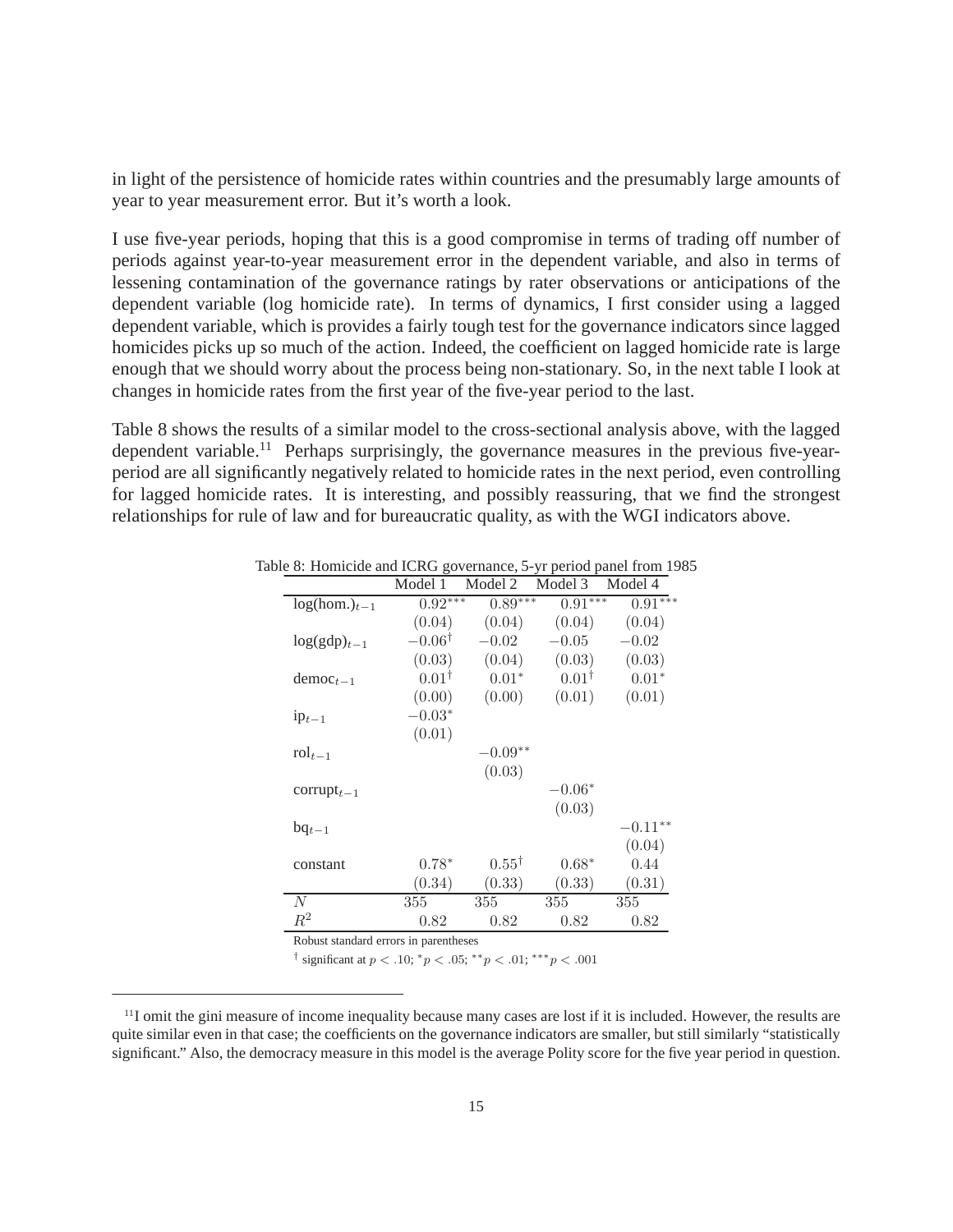Seeing that the coefficients on the lagged dependent variable are around .9, I consider in Table 9 a model where the dependent variable is change in log homicide rate from the first to the last year of the five-year period. Note that this greatly adds to the measurement error problem, since the variable is now a difference of individual annual observations rather than an average of five of them. The model includes log homicide rate in the previous period, lagged log income, lagged democracy, and the average of an ICRG governance indicator for the previous five year period. We find that although the estimated coefficients are still negative, they are substantively very small and statistically insignificant now. So the level of governance in one five-year period does not do much to predict the direction of change in the homicide rate in the next five-year period.

| Table 9: Homicide and ICRG governance, panel, differences |                   |                   |                   |                  |  |  |
|-----------------------------------------------------------|-------------------|-------------------|-------------------|------------------|--|--|
|                                                           | Model 1           | Model 2           | Model 3           | Model 4          |  |  |
| $log(hom.)_{t-1}$                                         | $-0.07^{\dagger}$ | $-0.08^{\dagger}$ | $-0.07$           | $-0.07$          |  |  |
|                                                           | (0.04)            | (0.04)            | (0.04)            | (0.04)           |  |  |
| $log(gdp)_{t-1}$                                          | $-0.12$           | $-0.12$           | $-0.14^{\dagger}$ | $-0.14$          |  |  |
|                                                           | (0.09)            | (0.09)            | (0.09)            | (0.09)           |  |  |
| $democ_{t-1}$                                             | $0.02*$           | $0.02*$           | $0.01^{\dagger}$  | $0.01^{\dagger}$ |  |  |
|                                                           | (0.01)            | (0.01)            | (0.01)            | (0.01)           |  |  |
| $1p_{t-1}$                                                | $-0.03$           |                   |                   |                  |  |  |
|                                                           | (0.02)            |                   |                   |                  |  |  |
| $\text{rol}_{t-1}$                                        |                   | $-0.03$           |                   |                  |  |  |
|                                                           |                   | (0.04)            |                   |                  |  |  |
| corrupt <sub><math>t-1</math></sub>                       |                   |                   | $-0.01$           |                  |  |  |
|                                                           |                   |                   | (0.04)            |                  |  |  |
| $bq_{t-1}$                                                |                   |                   |                   | $-0.01$          |  |  |
|                                                           |                   |                   |                   | (0.05)           |  |  |
| constant                                                  | 1.25              | 1.17              | 1.26              | 1.26             |  |  |
|                                                           | (0.78)            | (0.80)            | (0.78)            | (0.83)           |  |  |
| N                                                         | 223               | 223               | 223               | 223              |  |  |
| $R^2$                                                     | 0.04              | 0.04              | 0.04              | 0.04             |  |  |

Robust standard errors in parentheses

<sup>†</sup> significant at  $p < .10$ ;  ${}^*p < .05$ ;  ${}^{**}p < .01$ ;  ${}^{***}p < .001$ 

#### **7 Civil war onset models with homicide as the dependent variable**

Table 10 shows how the typical covariates used in a statistical model of civil war *onset* do when the dependent variable is log homicide rate instead. Models 1-3 are logit models where the dependent variables are, respectively, onset of civil war as coded by (an updated version of) Fearon and Laitin (2003), onset of a major civil war as coded by PRIO/Uppsala, and onset of a minor conflict as coded by PRIO/Uppsala. In Model 4, the dependent variable is the log of homicide rate, using the annual country year data considered throughout this paper. Notice that the number of observations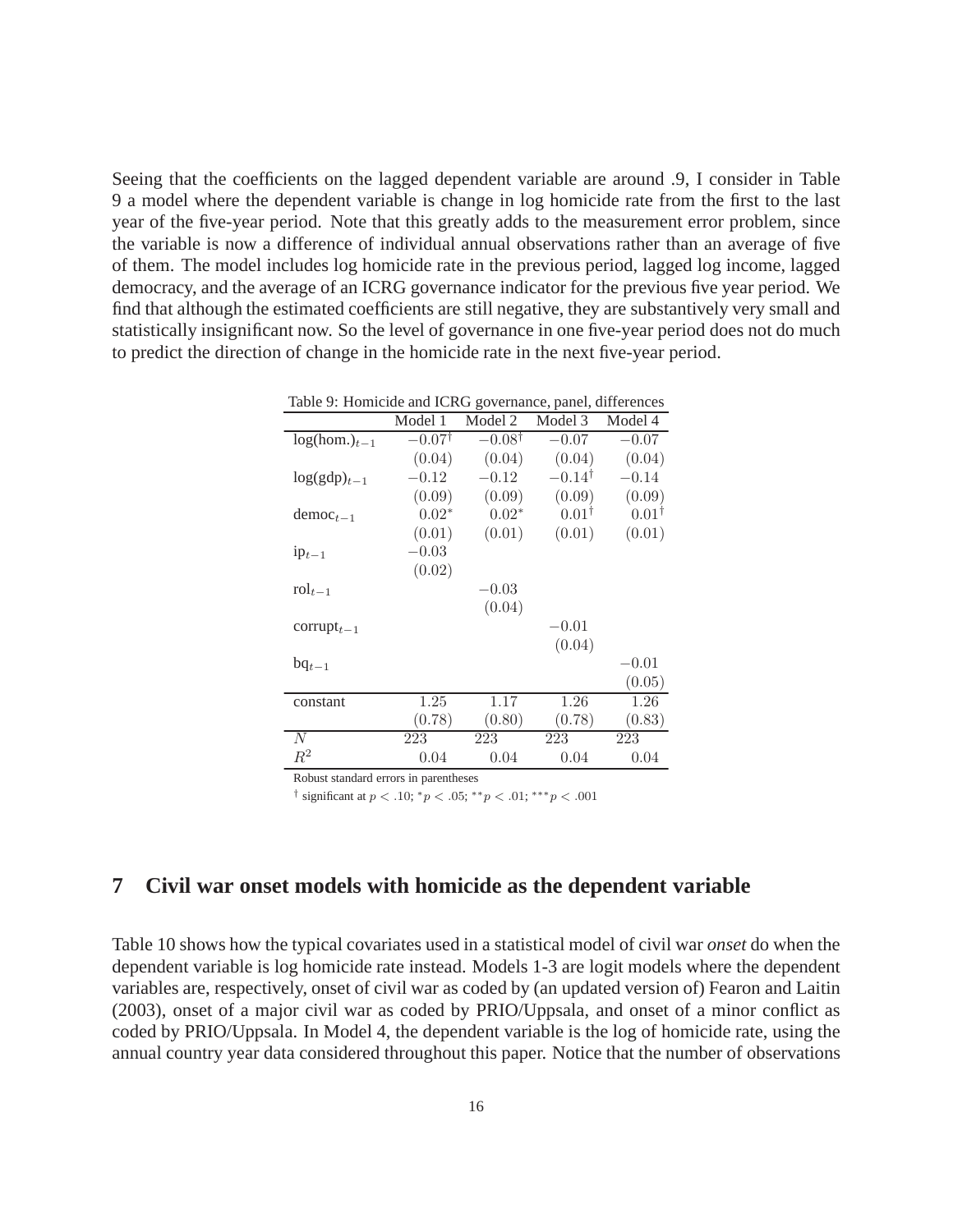drops precipitously for Model 4 due to missing homicide data for many countries and years.

The results for the independent variables are as follows: $12$ 

- *Civil war*t−<sup>1</sup> codes whether there was a civil war already occurring in the prior country year. This is inconsistently related to civil war onset, but strongly related to higher homicides in the current year, which is consistent with the results of the previous section.
- *Per capita income* (based mainly on Penn World Tables 6.3) is negatively related to both civil war/conflict onset and homicide rates across countries.
- Country *population*. Bigger countries have more civil war/conflict onsets, but are not systematically different in terms of homicide rates.
- *Mountainous countries* tend to be more civil war prone. There is no difference on homicide rates.
- Countries with a *divided-up land area* (e.g., Indonesia) tend to be a bit more civil war prone. No difference on homicide rates.
- *Oil producers* have been more prone civil war onsets, but are no difference on homicide rates on average.
- *New states* (within two years of independence) are much more prone to have civil wars begin, but do not have significantly higher homicide rates.
- *Political instability* measured here by a variable marking whether there was any change in the Polity measure from year  $t - 2$  to  $t - 1 -$  is positively associated with civil war/conflict onset in year t but is not associated with more homicide.
- *Anocracy* (partial democracy) associates with higher risk of civil war or minor conflict onset than in autocracies, and also associates with somewhat higher homicide rates than typical in autocracies, although the relationship with homicide is tenuous.
- *Democracy* has no significant relationship with civil war or conflict onset (compared to autocracy), but is positively related to homicide rates (consistent with the results above).
- *Ethnic fractionalization* is weakly positively related to civil war onset/conflict, depending somewhat on which dependent variable formulation you use. It is completely unrelated to homicide rates in this pooled cross section data.

<sup>&</sup>lt;sup>12</sup>Keep in mind that the dependent variables are on different scales  $-0/1$  vs a continuous range for homicide – so the coefficients aren't directly comparable.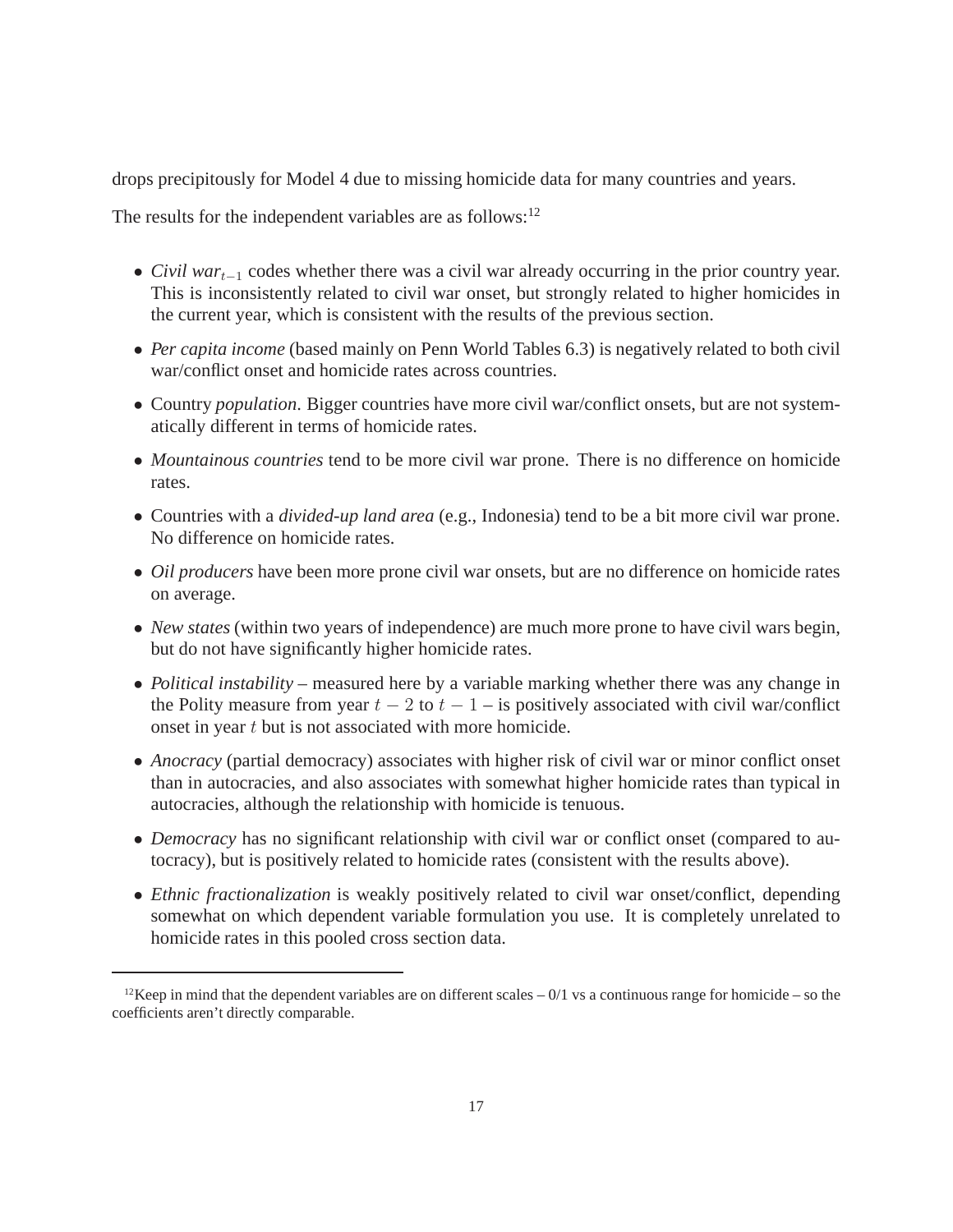|                                       | Model 1                | Model 2                | raoic To. Log homicide rate as Dep. val. in a typical civil war onset moder<br>Model 3 | Model 4           |
|---------------------------------------|------------------------|------------------------|----------------------------------------------------------------------------------------|-------------------|
| Dep. Var.                             | FL civil war           | <b>UACD</b> war        | UACD conflict log(homicides)                                                           |                   |
| civil $\text{war}_{t-1}$              | $-0.614**$             | $-0.103$               | $0.192*$                                                                               | $0.686*$          |
|                                       | (0.198)                | (0.250)                | (0.082)                                                                                | (0.302)           |
| $log(gdp/cap)_{t-1}$                  | $-0.467***$            | $-0.521***$            | $-0.392^{\ast\ast\ast}$                                                                | $-0.345***$       |
|                                       | (0.119)                | (0.146)                | (0.094)                                                                                | (0.103)           |
| $log(Population)_{t-1}$               | $0.286***$             | $0.188**$              | $0.211***$                                                                             | $-0.068$          |
|                                       | (0.063)                | (0.059)                | (0.049)                                                                                | (0.070)           |
| $log(\%$ mountains)                   | $0.180*$               | $0.298^{\ast\ast\ast}$ | $0.158*$                                                                               | 0.044             |
|                                       | (0.074)                | (0.086)                | (0.065)                                                                                | (0.056)           |
| Noncontiguous land mass               | 0.346                  | 0.415                  | 0.265                                                                                  | $-0.332$          |
|                                       | (0.268)                | (0.287)                | (0.191)                                                                                | (0.212)           |
| Oil producer                          | $0.660**$              | $0.813**$              | $0.648^{\ast\ast}$                                                                     | 0.009             |
|                                       | (0.244)                | (0.291)                | (0.223)                                                                                | (0.274)           |
| New state                             | $1.686^{\ast\ast\ast}$ | $1.435***$             | $1.102***$                                                                             | 0.097             |
|                                       | (0.311)                | (0.376)                | (0.283)                                                                                | (0.201)           |
| Political instability $_{t-1}$        | $0.643**$              | $0.601*$               | $0.361*$                                                                               | 0.061             |
|                                       | (0.204)                | (0.242)                | (0.169)                                                                                | (0.084)           |
| Anocracy <sub>t-1</sub>               | $0.629**$              | $0.470^{\dagger}$      | $0.411*$                                                                               | $0.377^{\dagger}$ |
|                                       | (0.241)                | (0.273)                | (0.167)                                                                                | (0.195)           |
| Democracy <sub><math>t-1</math></sub> | $-0.301$               | $-0.166$               | 0.075                                                                                  | $0.653**$         |
|                                       | (0.341)                | (0.423)                | (0.191)                                                                                | (0.205)           |
| Ethnic fractionalization              | 0.502                  | $0.705^{\dagger}$      | $1.110***$                                                                             | 0.003             |
|                                       | (0.322)                | (0.360)                | (0.282)                                                                                | (0.414)           |
| constant                              | $-4.053**$             | $-3.118*$              | $-3.588^{\ast\ast\ast}$                                                                | 4.974***          |
|                                       | (1.314)                | (1.425)                | (0.926)                                                                                | (1.421)           |
| N                                     | 7985                   | 7985                   | 7985                                                                                   | 2731              |
| $\mathbb{R}^2$                        |                        |                        |                                                                                        | 0.181             |
| Estimation method                     | Logit                  | Logit                  | Logit                                                                                  | O <sub>LS</sub>   |

Table 10: Log homicide rate as Dep. Var. in a typical civil war onset model

Robust standard errors in parentheses

.

Five-year period dummies included in all models, coefficients not shown.

<sup>†</sup> significant at  $p < .10$ ;  $^*p < .05$ ;  $^{**}p < .01$ ;  $^{***}p < .001$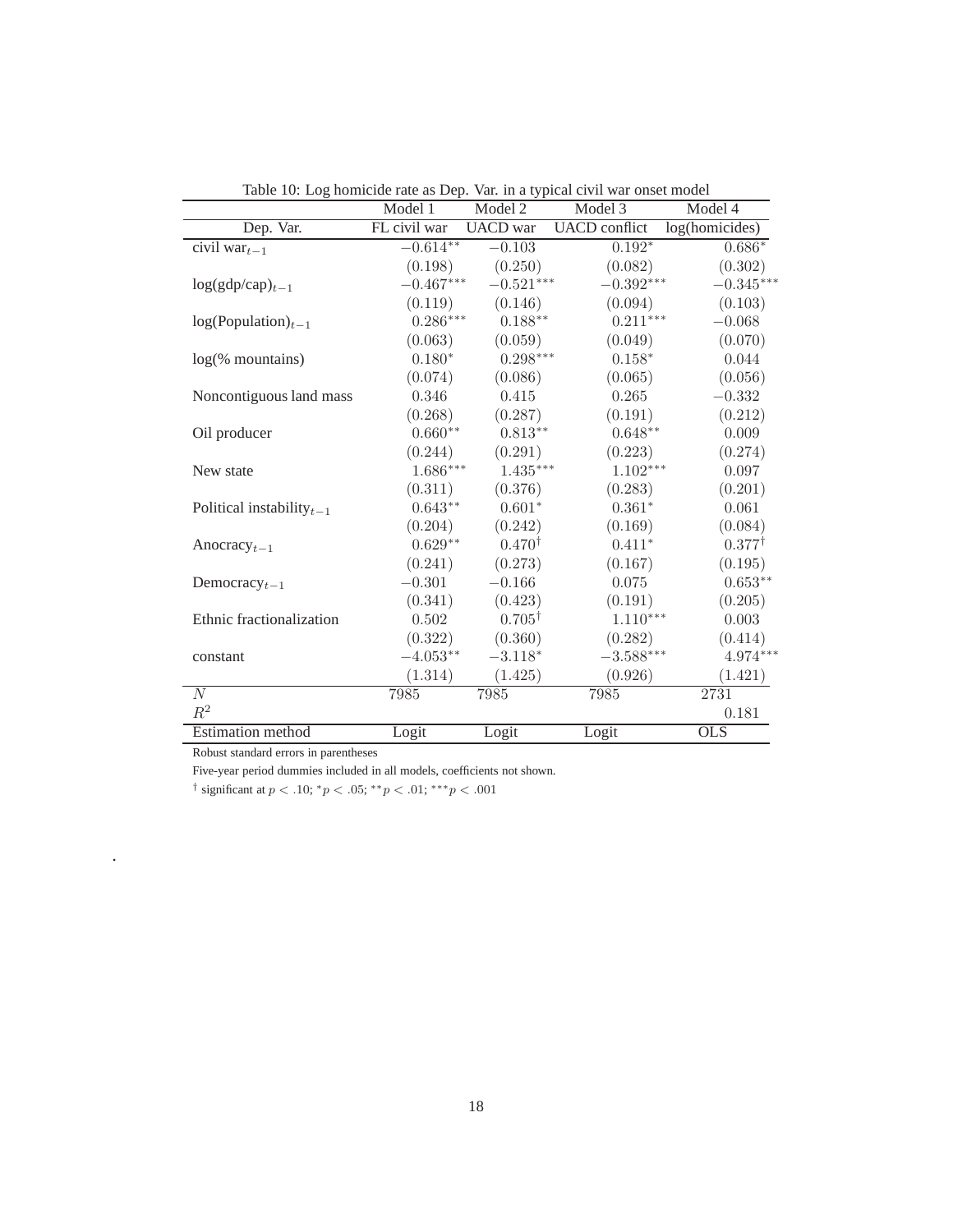

**Figure 1. Homicide rates by region,**

year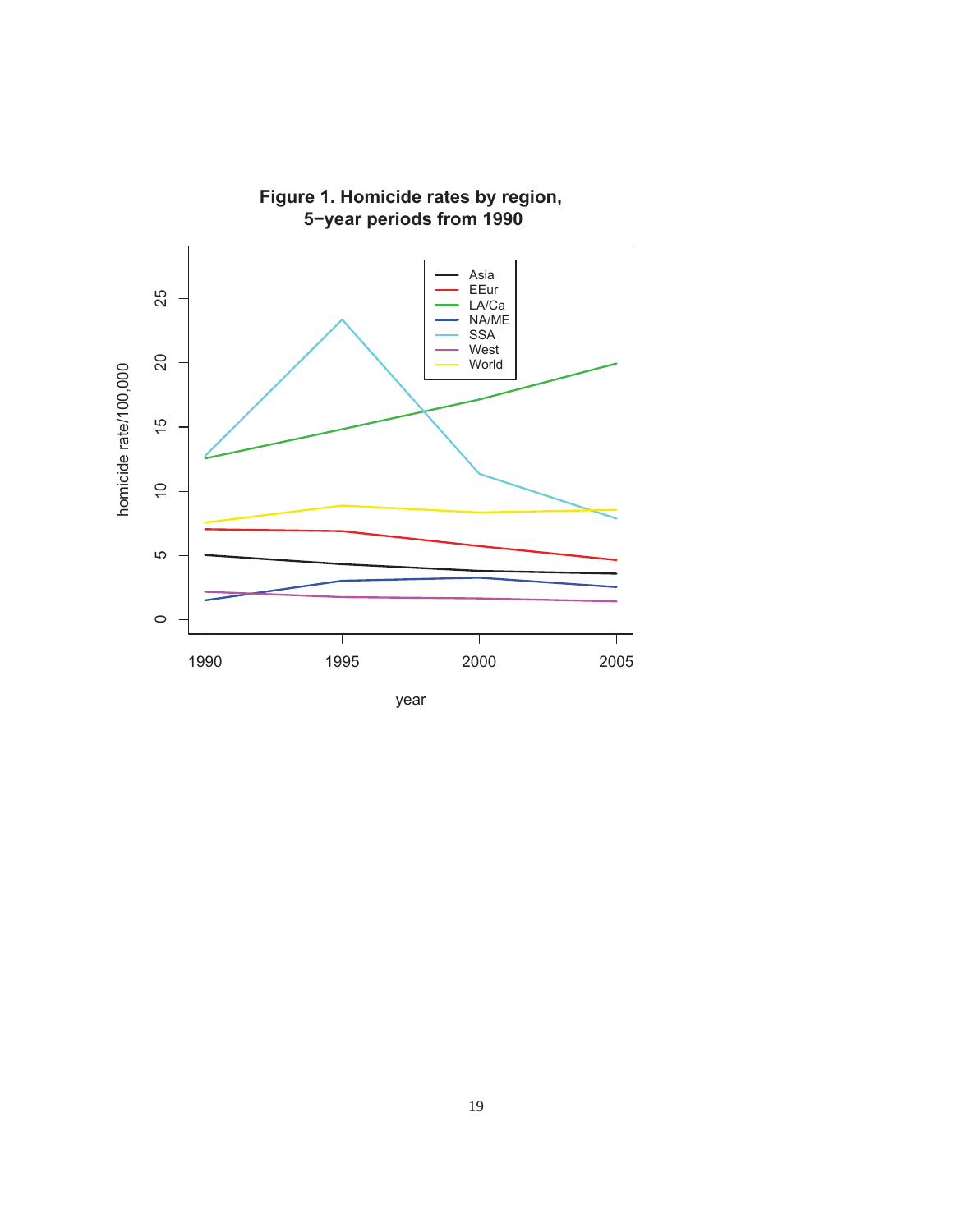

**Figure 2. Homicides in Latin America/Carib.**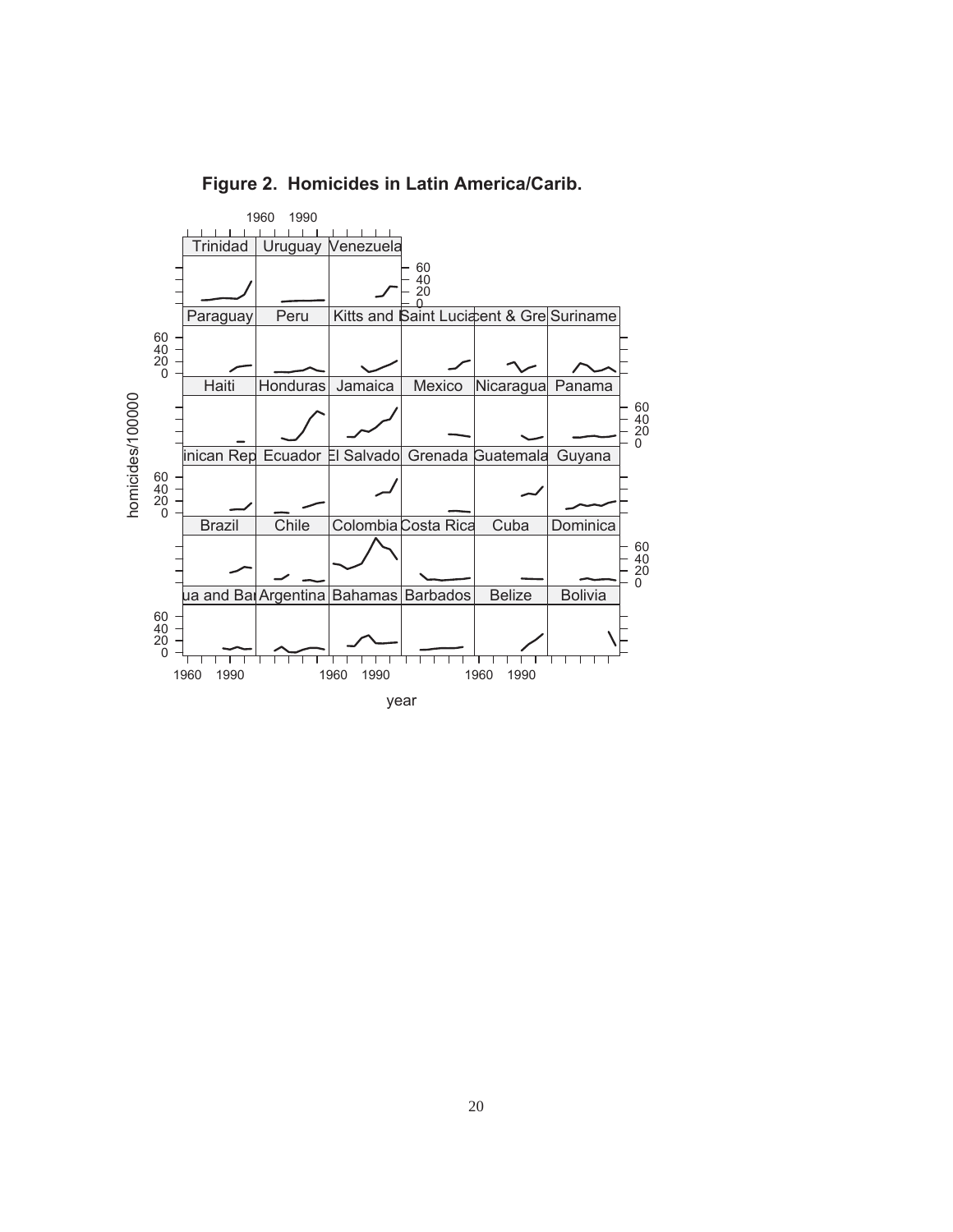

**Figure 3. Homicide rates by income level and region**

Income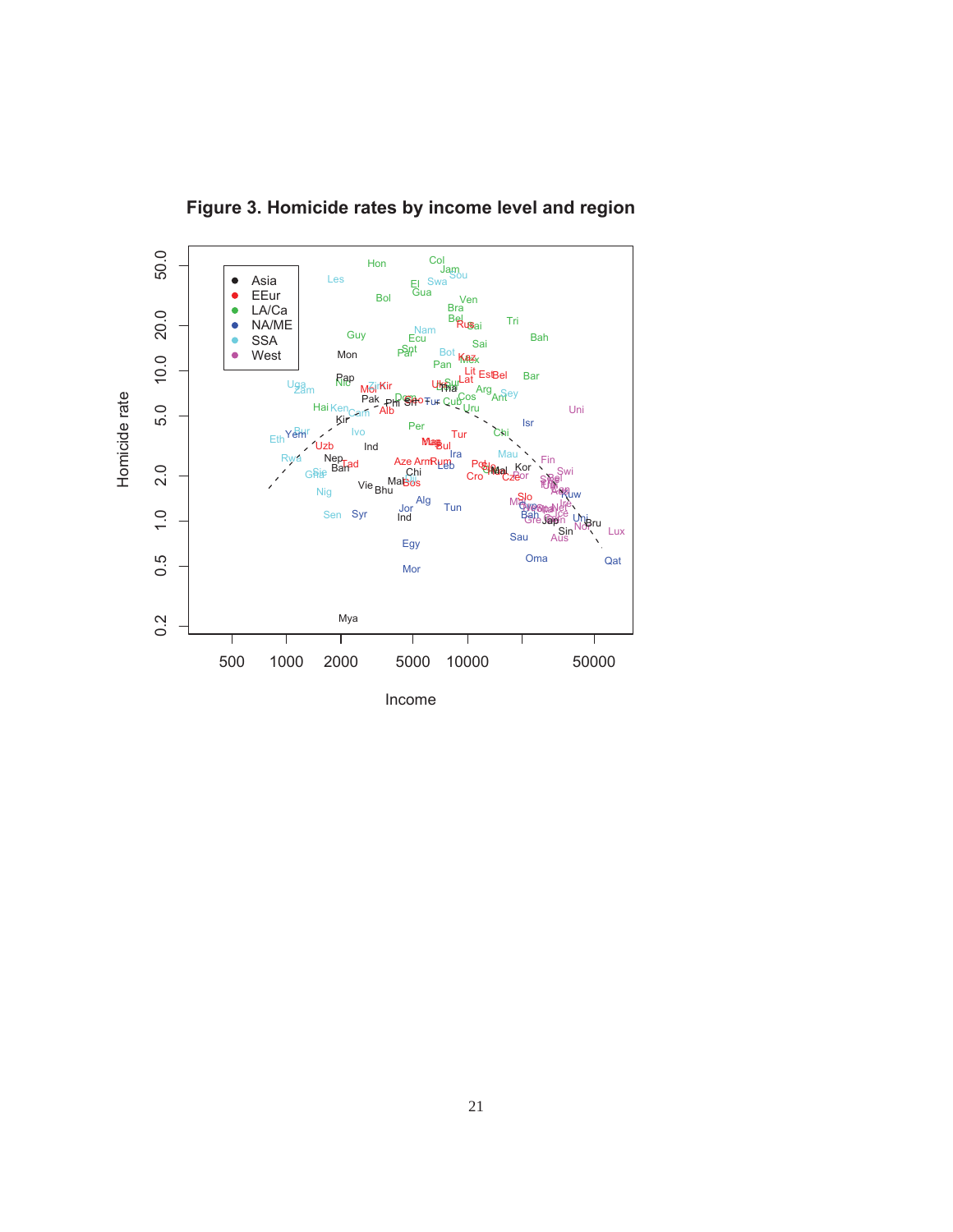

**Figure 4. Homicide rate (2000−05) versus level of democracy**

Democracy (Polity)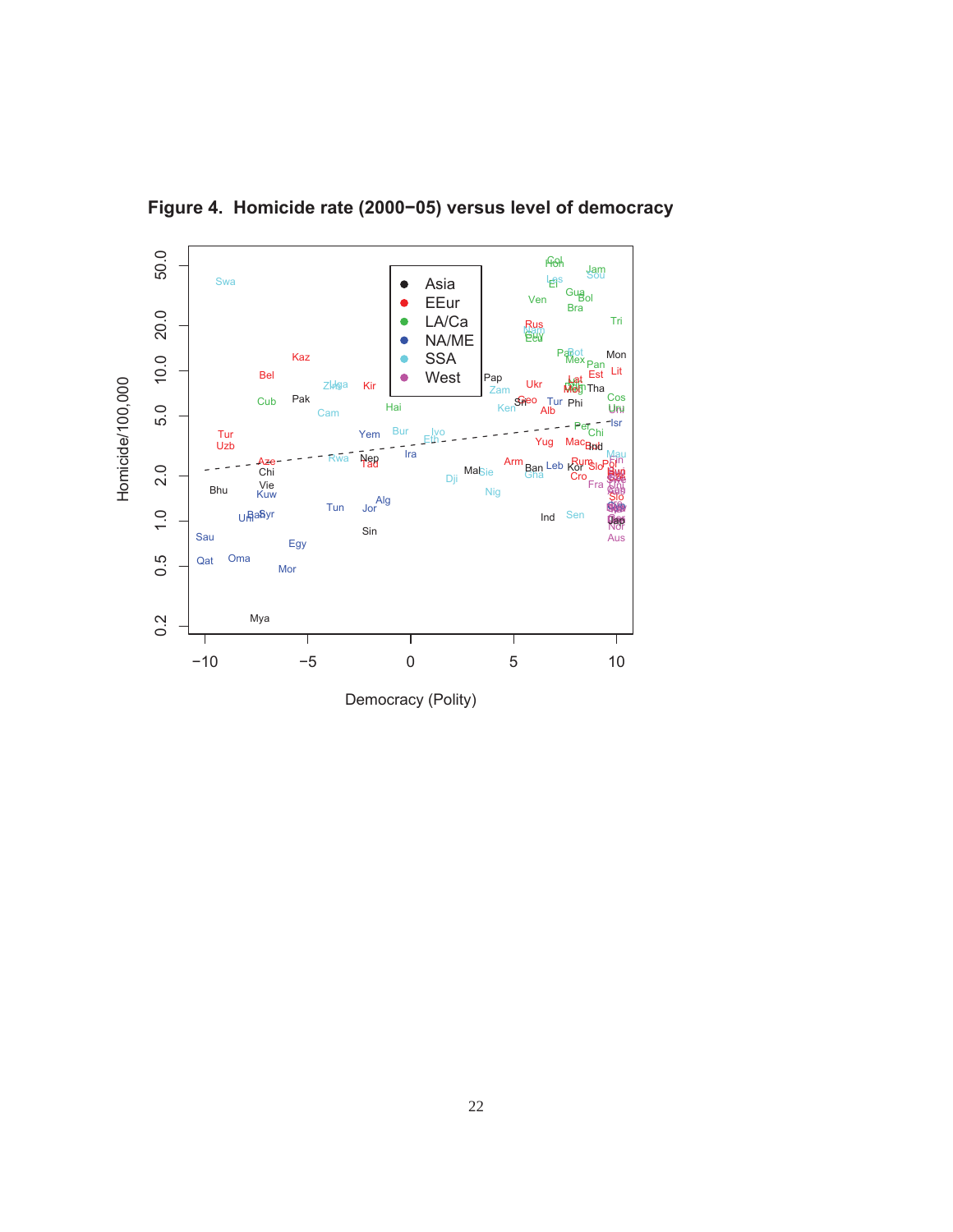

**Figure 5. Homicide rate (2000−05) versus Gini coefficient**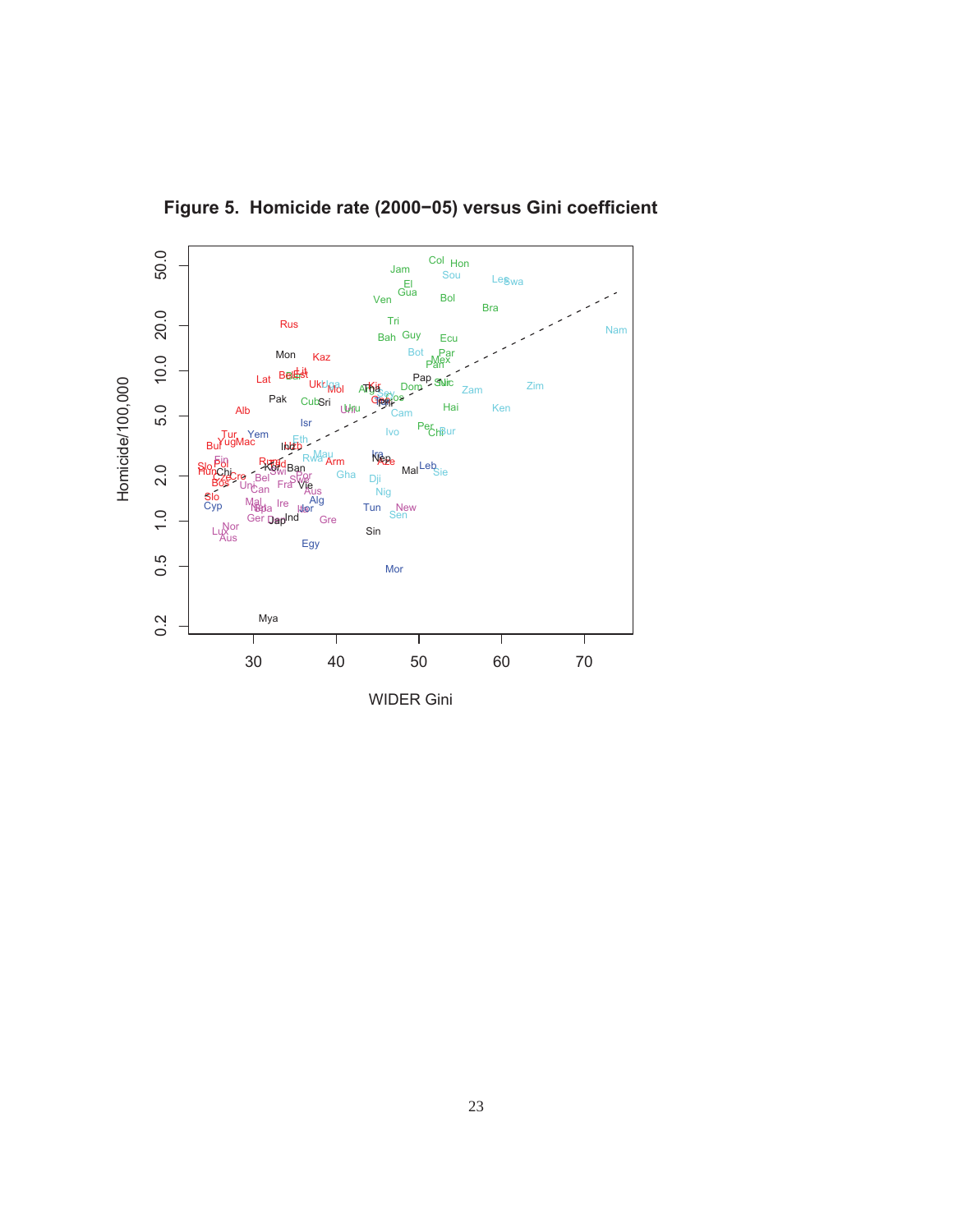

**Figure 6. Homicide rates by drug involvement, LAC**

Drug production/trafficking? (source: US State Dept 2009)